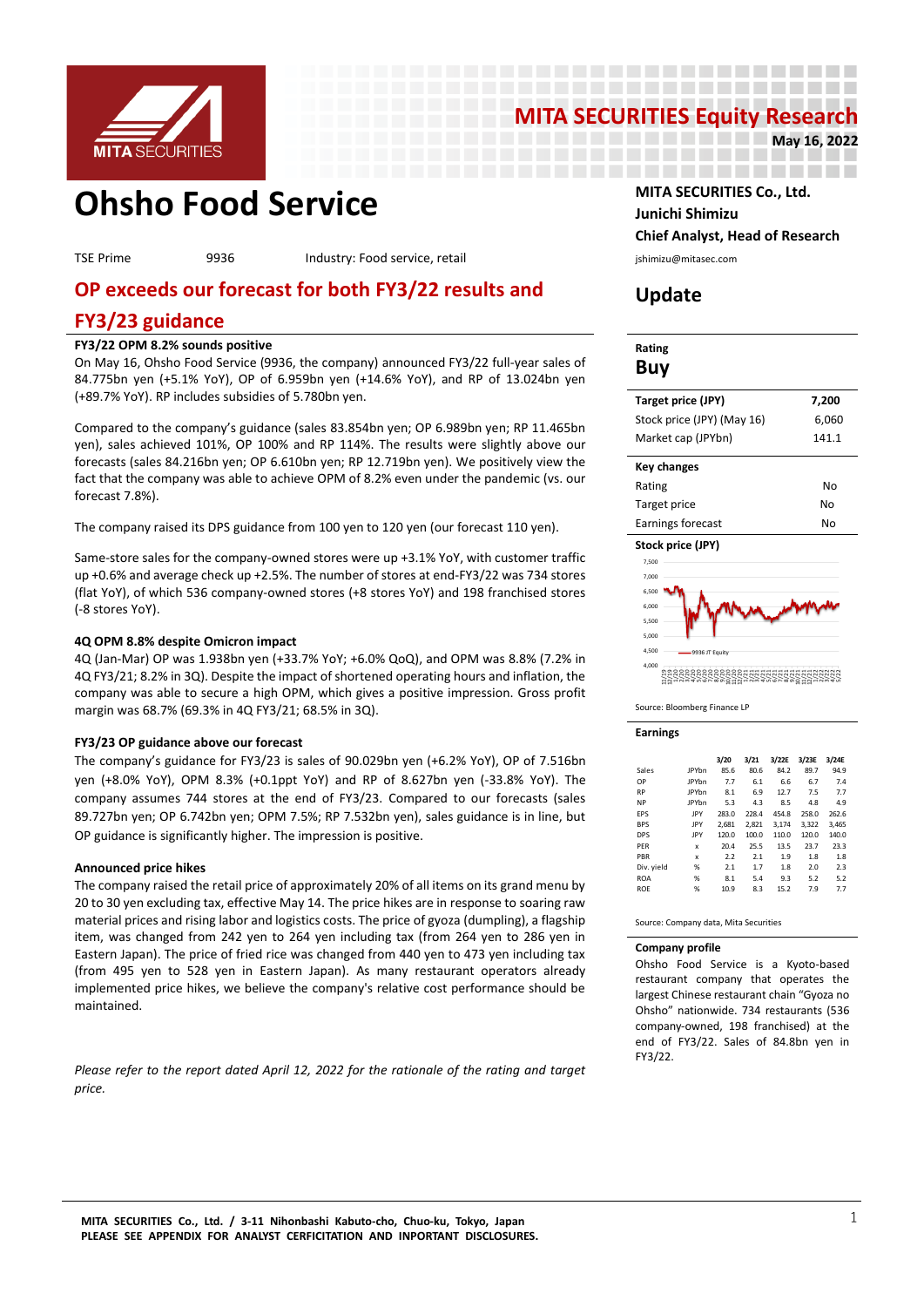#### **Figure: Sales (JPYbn), OPM (%) Figure: OP, RP (JPYbn)** 9.0 9.8  $9.2$ 7.9 2.3 9.4  $10.4$ 7.2 8.4 7.3  $8.2$   $8.8$ -1.0 1.0 3.0 5.0 7.0 9.0 11.0 13.0 15.0 0.0 5.0 10.0 15.0 20.0 25.0 30.0 1Q 2Q 3Q 4Q 1Q 2Q 3Q 4Q 1Q 2Q 3Q 4Q 3/20 3/21 3/22  $Sales$   $\rightarrow$  OPM (%, RHS)

**Quarterly earnings data for Ohsho Food Service**



## **Monthly data for Ohsho Food Service**



Source: Company data, Mita Securities Source: Company data, Mita Securities Source: Company data, Mita Securities





Source: Company data, Mita Securities Source: Company data, Mita Securities Source: Company data, Mita Securities





Source: Company data, Mita Securities Source: Company data, Mita Securities Source: Company data, Mita Securities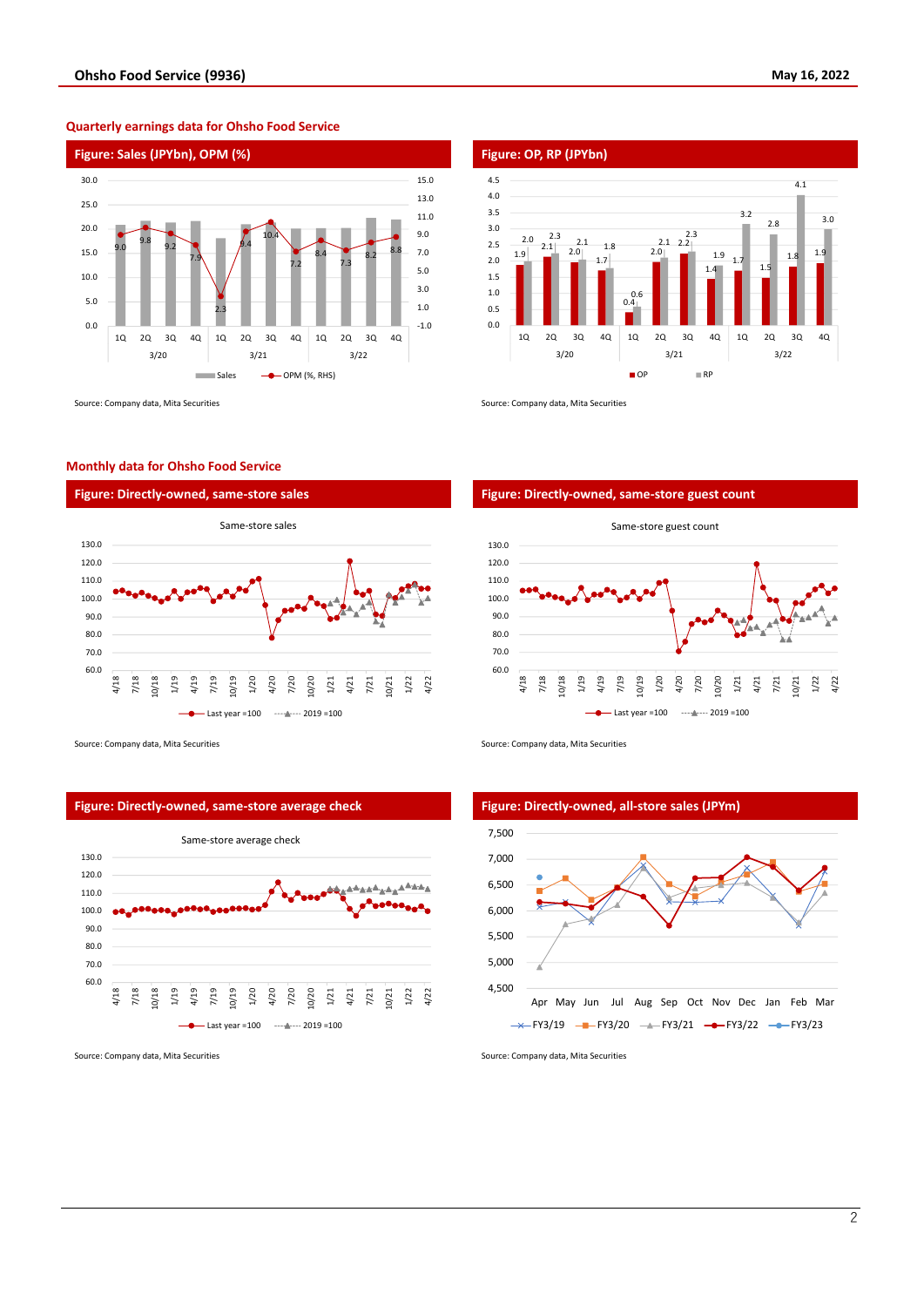# **Monthly data for food service companies**

# **Figure: Monthly data for food service companies**

|        |           | Companies coverd by Mita Securities     |               |       |       |       |       |       |       |       |       |       |       |       |       |       |       |       |       |       |       |       |       |       |       |       |       |       |
|--------|-----------|-----------------------------------------|---------------|-------|-------|-------|-------|-------|-------|-------|-------|-------|-------|-------|-------|-------|-------|-------|-------|-------|-------|-------|-------|-------|-------|-------|-------|-------|
| Ticker |           | Company name                            |               | 4/20  | 5/20  | 6/20  | 7/20  | 8/20  | 9/20  | 10/20 | 11/20 | 12/20 | 1/21  | 2/21  | 3/21  | 4/21  | 5/21  | 6/21  | 7/21  | 8/21  | 9/21  | 10/21 | 11/21 | 12/21 | 1/22  | 2/22  | 3/22  | 4/22  |
| 2695   |           | Kura Sushi                              | vs. prev yr   | 51.9  | 80.0  | 97.4  | 92.3  | 94.6  | 107.9 | 126.1 | 134.4 | 94.6  | 84.5  | 86.2  | 115.4 | 174.2 | 112.7 | 93.5  | 113.1 | 94.8  | 74.8  | 80.1  | 82.2  | 117.6 | 123.5 | 99.1  | 106.3 | 110.0 |
|        |           |                                         | vs. pre-COVID |       |       |       |       |       |       |       |       |       | 88.6  | 96.7  | 97.5  | 90.4  | 90.2  | 91.1  | 104.4 | 89.7  | 80.7  | 101.0 | 110.5 | 111.2 | 109.4 | 95.8  | 103.7 | 99.5  |
| 3097   |           | Monogatari Corporation                  | vs. prev yr   | 13.8  | 48.6  | 96.1  | 104.0 | 92.2  | 97.3  | 109.3 | 114.0 | 93.9  | 77.1  | 68.2  | 86.9  | 600.4 | 160.4 | 76.9  | 91.7  | 81.6  | 80.8  | 102.6 | 95.2  | 113.9 | 125.0 | 102.9 | 108.1 | 123.9 |
|        |           |                                         | vs. pre-COVID |       |       |       |       |       |       |       |       |       | 81.2  | 85.7  | 84.5  | 82.9  | 78.0  | 73.9  | 95.4  | 75.2  | 78.6  | 112.1 | 108.5 | 107.0 | 101.5 | 88.2  | 91.3  | 102.7 |
|        |           | Yakiniku division                       | vs. prev vi   | 14.9  | 50.3  | 103.3 | 111.5 | 97.6  | 101.6 | 116.7 | 123.3 | 99.2  | 80.1  | 66.8  | 84.7  | 577.0 | 163.1 | 74.0  | 91.5  | 84.8  | 90.3  | 108.6 | 97.0  | 118.7 | 129.9 | 103.6 | 109.4 | 124.8 |
|        |           |                                         | vs. pre-COVID |       |       |       |       |       |       |       |       |       | 85.2  | 91.9  | 87.8  | 86.0  | 82.0  | 76.4  | 102.0 | 82.8  | 91.7  | 126.7 | 119.6 | 117.8 | 110.7 | 95.2  | 96.1  | 107.3 |
|        |           | Ramen division                          | vs. prev vi   | 14.3  | 54.1  | 90.8  | 93.7  | 88.3  | 94.5  | 99.7  | 96.7  | 91.6  | 82.2  | 76.4  | 87.9  | 546.9 | 148.9 | 82.9  | 95.4  | 82.1  | 76.3  | 96.1  | 100.0 | 111.3 | 115.2 | 113.8 | 112.6 | 123.2 |
|        |           |                                         | vs. pre-COVID |       |       |       |       |       |       |       |       |       | 86.0  | 82.3  | 79.5  | 78.2  | 80.6  | 75.3  | 89.4  | 72.5  | 72.1  | 95.8  | 96.7  | 102.0 | 99.1  | 93.6  | 89.6  | 96.4  |
|        |           | Yuzuan division                         | vs. prev yr   | 10.9  | 42.6  | 83.7  | 96.1  | 84.9  | 91.0  | 101.2 | 106.6 | 89.4  | 71.1  | 69.1  | 94.3  | 697.3 | 162.7 | 81.6  | 90.7  | 71.4  | 65.8  | 94.3  | 85.6  | 100.4 | 116.8 | 90.4  | 101.6 | 120.0 |
|        |           |                                         | vs. pre-COVID |       |       |       |       |       |       |       |       |       | 73.7  | 74.4  | 79.9  | 76.0  | 69.3  | 68.3  | 87.2  | 60.6  | 59.9  | 95.4  | 91.2  | 89.8  | 86.0  | 67.2  | 81.2  | 91.2  |
|        |           |                                         |               |       |       |       |       |       |       |       |       |       |       |       |       |       |       |       |       |       |       |       |       |       |       |       |       |       |
| 3193   |           | Torikizoku HD                           | vs. prev yr   | 3.9   | 12.1  | 73.2  | 76.8  | 59.1  | 77.2  | 93.1  | 81.3  | 51.9  | 28.1  | 32.7  | 55.4  | 948.7 | 41.5  | 18.0  | 38.9  | 16.6  | 8.8   | 66.7  | 92.7  | 155.0 | 200.1 | 112.8 | 126.7 | 208.7 |
|        |           |                                         | s. pre-COVID  |       |       |       |       |       |       |       |       |       | 30.2  | 34.7  | 46.5  | 37.0  | 5.0   | 13.2  | 29.9  | 9.8   | 6.8   | 62.1  | 75.4  | 80.4  | 60.4  | 39.1  | 58.9  | 77.2  |
| 3197   |           | Skylark HD                              | vs. prev yr   | 41.8  | 52.2  | 69.4  | 73.6  | 73.2  | 78.3  | 88.4  | 85.1  | 78.1  | 66.5  | 70.9  | 93.7  | 164.6 | 128.6 | 92.5  | 100.3 | 83.3  | 79.4  | 92.9  | 95.3  | 114.4 | 115.8 | 93.0  | 99.0  | 110.6 |
|        |           |                                         | vs. pre-COVID |       |       |       |       |       |       |       |       |       | 65.3  | 70.7  | 70.9  | 70.0  | 67.1  | 64.7  | 74.7  | 61.5  | 62.5  | 82.5  | 81.0  | 89.8  | 75.5  | 65.7  | 71.0  | 77.4  |
| 3543   |           | Komeda HD                               | vs. prev yr   | 53.1  | 71.3  | 85.5  | 89.9  | 92.5  | 101.0 | 101.6 | 96.0  | 95.2  | 89.2  | 93.8  | 109.5 | 188.1 | 134.0 | 108.2 | 119.7 | 98.7  | 89.6  | 104.0 | 105.9 | 107.6 | 109.4 | 97.2  | 103.0 | 103.7 |
|        |           |                                         | s. pre-COVID  |       |       |       |       |       |       |       |       |       | 90.8  | 105.9 | 99.0  | 99.9  | 95.6  | 92.8  | 107.9 | 91.6  | 90.7  | 105.8 | 101.8 | 102.6 | 99.3  | 102.9 | 102.2 | 103.6 |
| 9936   |           | Ohsho Food Service                      | vs. prev vr   | 78.3  | 88.2  | 93.5  | 93.9  | 95.8  | 94.6  | 100.7 | 97.5  | 96.1  | 88.8  | 89.5  | 95.8  | 121.2 | 103.7 | 102.4 | 104.6 | 91.4  | 90.6  | 101.9 | 100.6 | 105.4 | 107.2 | 108.5 | 105.8 | 105.9 |
|        |           |                                         | vs. pre-COVID |       |       |       |       |       |       |       |       |       | 97.6  | 99.6  | 92.5  | 94.9  | 91.5  | 95.7  | 98.2  | 87.6  | 85.7  | 102.6 | 98.1  | 101.3 | 104.6 | 108.1 | 97.9  | 100.5 |
|        |           |                                         |               |       |       |       |       |       |       |       |       |       |       |       |       |       |       |       |       |       |       |       |       |       |       |       |       |       |
|        |           | Companies not coverd by Mita Securities |               |       |       |       |       |       |       |       |       |       |       |       |       |       |       |       |       |       |       |       |       |       |       |       |       |       |
| Ticker |           | Company name                            |               | 4/20  | 5/20  | 6/20  | 7/20  | 8/20  | 9/20  | 10/20 | 11/20 | 12/20 | 1/21  | 2/21  | 3/21  | 4/21  | 5/21  | 6/21  | 7/21  | 8/21  | 9/21  | 10/21 | 11/21 | 12/21 | 1/22  | 2/22  | 3/22  | 4/22  |
| 2702   |           | McDonald's HD Japar                     | vs. prev yr   | 106.5 | 115.2 | 96.8  | 101.0 | 112.4 | 106.3 | 110.7 | 109.6 | 107.2 | 118.7 | 101.0 | 107.5 | 109.2 | 105.7 | 114.7 | 121.0 | 105.3 | 114.7 | 113.4 | 105.4 | 102.4 | 101.2 | 115.3 | 112.6 | 111.3 |
|        |           |                                         | vs. pre-COVID |       |       |       |       |       |       |       |       |       | 121.8 | 115.8 | 107.4 | 116.3 | 121.8 | 111.0 | 122.2 | 118.4 | 121.9 | 125.5 | 115.5 | 109.8 | 123.2 | 133.6 | 120.9 | 129.4 |
| 3053   |           | Pepper Food Service                     | vs. prev yr   | 37.4  | 49.4  | 57.6  | 64.0  | 62.0  | 67.1  | 74.6  | 71.1  | 67.6  | 64.6  | 71.5  | 86.9  | 144.7 | 157.4 | 80.5  | 81.2  | 79.9  | 76.3  | 84.3  | 98.2  | 104.4 | 106.3 | 92.1  | 95.5  |       |
|        |           | Ikinari! Steak)                         | s. pre-COVID  |       |       |       |       |       |       |       |       |       | 43.0  | 43.8  | 44.4  | 54.1  | 77.8  | 46.4  | 52.0  | 49.5  | 51.2  | 62.9  | 69.8  | 70.6  | 45.7  | 40.4  | 42.4  |       |
| 3085   |           | <b>Arcland Service HD</b>               | vs. prev yr   | 89.6  | 97.7  | 96.4  | 106.9 | 103.2 | 94.7  | 101.7 | 104.7 | 100.6 | 100.2 | 99.0  | 100.9 | 114.1 | 104.8 | 101.2 | 106.8 | 95.2  | 99.8  | 102.7 | 103.4 | 104.2 | 105.8 | 101.9 | 110.4 | 101.7 |
|        |           | Katsuya)                                | vs. pre-COVID |       |       |       |       |       |       |       |       |       | 104.5 | 105.2 | 95.5  | 102.2 | 102.4 | 97.6  | 114.2 | 98.2  | 94.5  | 104.4 | 108.3 | 104.8 | 110.6 | 107.2 | 105.4 | 104.0 |
| 3087   |           | <b>Doutor Nichires HD</b>               | vs. prev yr   | 35.9  | 36.5  | 67.0  | 68.8  | 69.3  | 71.8  | 79.6  | 76.2  | 77.2  | 68.4  | 73.5  | 97.4  | 204.6 | 192.3 | 113.5 | 112.8 | 96.3  | 95.9  | 102.0 | 109.2 | 110.6 | 117.6 | 103.6 | 105.8 |       |
|        |           | Doutor Coffee Shop]                     | s. pre-COVID  |       |       |       |       |       |       |       |       |       | 68.8  | 70.7  | 75.9  | 73.5  | 70.2  | 76.2  | 77.9  | 67.0  | 69.1  | 81.4  | 83.5  | 85.7  | 80.9  | 73.3  | 80.3  |       |
| 3397   |           | Toridoll HD                             | vs. prev yr   | 50.0  | 63.2  | 83.6  | 85.5  | 88.4  | 86.2  | 94.6  | 93.4  | 87.0  | 79.1  | 78.4  | 99.5  | 184.8 | 147.6 | 108.3 | 113.5 | 94.5  | 103.2 | 101.9 | 101.7 | 106.2 | 113.3 | 104.0 | 109.4 | 120.4 |
|        |           |                                         | s. pre-COVID  |       |       |       |       |       |       |       |       |       | 84.2  | 85.4  | 84.3  | 92.4  | 93.3  | 90.5  | 97.0  | 83.5  | 89.0  | 96.4  | 95.0  | 92.4  | 95.4  | 88.8  | 92.2  | 111.2 |
|        |           | Marugame Seimen                         | vs. prev yr   | 50.3  | 63.6  | 85.2  | 86.2  | 90.0  | 86.5  | 94.4  | 83.8  | 88.0  | 78.0  | 82.0  | 99.5  | 184.0 | 147.9 | 109.1 | 115.4 | 94.7  | 105.6 | 102.4 | 101.4 | 104.8 | 112.0 | 104.1 | 110.4 | 104.2 |
|        |           |                                         | vs. pre-COVID |       |       |       |       |       |       |       |       |       | 84.3  | 90.2  | 86.1  | 92.6  | 94.1  | 93.0  | 99.5  | 85.2  | 91.3  | 96.7  | 85.0  | 92.2  | 94.4  | 93.9  | 95.0  | 96.4  |
| 3563   |           | Food & Life Companies                   | vs. prev vr   | 55.6  | 81.4  | 97.9  | 96.5  | 87.7  | 97.1  | 104.3 | 94.7  | 98.7  | 95.1  | 99.9  | 120.0 | 178.0 | 112.6 | 95.3  | 103.5 | 96.4  | 90.0  | 94.0  | 96.3  | 100.1 | 96.0  | 93.6  | 93.5  | 105.3 |
|        | Sushiro)  |                                         |               |       |       |       |       |       |       |       |       |       | 101.8 | 111.9 | 103.6 | 99.0  | 91.7  | 93.3  | 99.9  | 84.5  | 87.4  | 98.0  | 91.2  | 98.8  | 97.7  | 104.7 | 96.8  | 104.2 |
|        |           |                                         | vs. pre-COVID | 88.1  |       |       |       |       |       |       |       |       | 99.8  | 92.1  | 104.6 | 114.2 | 118.1 | 108.9 | 108.7 | 100.5 | 103.0 | 105.4 | 104.6 | 118.2 | 110.9 | 111.4 | 111.4 | 108.3 |
| 7550   |           | Zensho HD                               | vs. prev vr   |       | 90.8  | 91.3  | 102.7 | 98.8  | 98.4  | 104.9 | 100.5 | 101.3 |       |       |       |       |       |       |       |       |       |       |       |       |       |       |       |       |
|        | Sukiya)   |                                         | vs. pre-COVID |       |       |       |       |       |       |       |       |       | 101.7 | 101.3 | 96.4  | 100.6 | 107.2 | 99.4  | 111.6 | 99.3  | 101.4 | 110.6 | 105.1 | 119.7 | 112.8 | 112.9 | 107.4 | 109.0 |
| 7581   | Saizeriya |                                         | vs. prev yr   | 38.6  | 47.8  | 66.5  | 72.9  | 71.5  | 77.3  | 90.1  | 84.0  | 75.2  | 62.0  | 67.1  | 91.3  | 192.3 | 139.7 | 98.9  | 101.1 | 83.4  | 76.7  | 98.7  | 104.6 | 115.8 | 125.3 | 109.1 | 117.0 | 124.4 |
|        |           |                                         | s. pre-COVID  |       |       |       |       |       |       |       |       |       | 65.2  | 71.5  | 71.7  | 74.2  | 66.8  | 65.8  | 73.7  | 59.6  | 59.3  | 88.9  | 87.9  | 87.1  | 81.6  | 78.0  | 83.9  | 92.3  |
| 7611   |           | Hiday Hidaka                            | vs. prev yr   | 49.3  | 48.0  | 65.8  | 73.9  | 75.7  | 80.7  | 87.0  | 82.3  | 77.9  | 55.7  | 54.3  | 70.5  | 118.3 | 99.3  | 78.9  | 74.2  | 62.6  | 62.2  | 81.6  | 95.4  | 103.5 | 129.2 | 110.2 | 118.1 | 132.8 |
|        |           |                                         | vs. pre-COVID |       |       |       |       |       |       |       |       |       | 56.1  | 56.9  | 57.8  | 58.3  | 47.7  | 51.9  | 54.8  | 47.4  | 50.2  | 71.0  | 78.5  | 80.6  | 72.5  | 62.7  | 68.3  | 77.5  |
| 7630   |           | chibanya                                | rs. prev yr   | 74.0  | 79.5  | 85.1  | 89.3  | 91.4  | 89.2  | 96.2  | 89.8  | 91.0  | 84.2  | 80.9  | 91.3  | 118.7 | 110.0 | 95.8  | 96.0  | 89.0  | 88.8  | 95.5  | 97.4  | 103.3 | 106.7 | 96.6  | 99.5  | 99.0  |
|        |           |                                         | vs. pre-COVID |       |       |       |       |       |       |       |       |       | 84.5  | 82.9  | 82.4  | 87.8  | 87.5  | 81.5  | 85.7  | 81.3  | 79.2  | 91.9  | 87.5  | 94.0  | 90.1  | 80.1  | 81.9  | 87.0  |
| 8153   |           | Mos Food Services                       | rs. prev yr   | 103.7 | 112.2 | 106.2 | 106.6 | 102.9 | 100.3 | 107.7 | 123.5 | 114.2 | 108.9 | 110.0 | 109.3 | 112.6 | 120.5 | 111.0 | 113.4 | 111.5 | 117.3 | 115.1 | 97.5  | 98.5  | 113.7 | 97.6  | 101.5 | 107.4 |
|        |           |                                         | vs. pre-COVID |       |       |       |       |       |       |       |       |       | 118.4 | 127.5 | 110.3 | 116.8 | 135.2 | 117.9 | 120.9 | 114.7 | 117.7 | 124.0 | 120.4 | 112.5 | 134.6 | 124.4 | 111.9 | 125.4 |
| 8179   | Royal HD  |                                         |               |       |       |       |       |       |       |       |       |       |       |       |       |       |       |       |       |       |       |       |       |       |       |       |       |       |
|        |           | Royal Host                              | vs. prev vr   | 42.1  | 54.2  | 78.2  | 86.1  | 81.2  | 83.5  | 95.3  | 90.8  | 79.8  | 69.5  | 76.4  | 103.2 | 191.6 | 148.8 | 99.7  | 97.2  | 85.9  | 85.1  | 100.2 | 105.9 | 118.0 | 140.6 | 104.9 | 110.0 | 120.0 |
|        |           |                                         | s. pre-COVID  |       |       |       |       |       |       |       |       |       | 72.1  | 79.4  | 82.3  | 80.7  | 80.6  | 78.0  | 83.7  | 69.8  | 71.1  | 95.5  | 96.2  | 94.2  | 101.4 | 83.3  | 90.5  | 96.8  |
|        |           | Tendon Tenya                            | vs. prev vr   | 58.1  | 63.6  | 80.1  | 81.6  | 86.4  | 83.6  | 92.0  | 88.6  | 84.1  | 89.3  | 96.6  | 108.7 | 157.6 | 147.7 | 110.1 | 114.1 | 104.5 | 107.7 | 108.7 | 112.3 | 111.3 | 111.3 | 100.9 | 107.9 | 102.5 |
|        |           |                                         | vs. pre-COVID |       |       |       |       |       |       |       |       |       | 85.6  | 94.9  | 86.0  | 91.6  | 93.9  | 88.2  | 93.1  | 90.3  | 90.0  | 100.0 | 99.5  | 93.6  | 95.3  | 95.7  | 92.8  | 93.9  |
| 8200   |           | Ringer Hut                              | vs. prev vr   | 42.6  | 51.3  | 70.9  | 74.9  | 73.3  | 76.9  | 87.2  | 84.7  | 79.5  | 69.2  | 76.3  | 96.2  | 173.4 | 136.2 | 101.6 | 107.8 | 98.0  | 97.3  | 100.5 | 103.7 | 109.0 | 114.5 | 98.8  | 106.0 | 108.5 |
|        |           |                                         | s. pre-COVID  |       |       |       |       |       |       |       |       |       | 67.9  | 74.4  | 72.0  | 73.9  | 69.9  | 72.0  | 80.7  | 71.8  | 74.8  | 87.6  | 87.8  | 86.7  | 77.7  | 73.5  | 76.3  | 80.1  |
| 9861   |           | Yoshinoya HD                            | vs. prev vr   | 96.0  | 92.7  | 87.7  | 94.3  | 83.2  | 90.9  | 100.4 | 93.4  | 89.6  | 91.9  | 81.4  | 89.5  | 89.9  | 99.4  | 99.6  | 95.9  | 107.3 | 102.2 | 98.7  | 108.7 | 107.4 | 104.0 | 106.1 | 111.9 | 111.6 |
|        |           | Yoshinoya)                              | vs. pre-COVID |       |       |       |       |       |       |       |       |       | 100.6 | 79.7  | 87.9  | 86.3  | 92.1  | 87.3  | 90.4  | 89.3  | 92.9  | 99.1  | 101.5 | 96.2  | 104.7 | 84.6  | 98.3  | 96.3  |
| 9887   |           | Matsuya Foods HD                        | vs. prev vr   | 77.8  | 77.8  | 83.3  | 88.4  | 87.6  | 85.3  | 97.1  | 91.1  | 91.0  | 84.9  | 81.0  | 91.6  | 108.9 | 112.2 | 98.8  | 95.5  | 96.1  | 93.0  | 89.7  | 99.1  | 96.5  | 100.2 | 96.8  | 101.8 | 105.7 |
|        |           |                                         |               |       |       |       |       |       |       |       |       |       |       |       |       |       |       |       |       |       |       |       |       |       |       |       |       |       |
|        |           | (Matsuya)                               | vs. pre-COVID |       |       |       |       |       |       |       |       |       | 90.3  | 93.6  | 86.8  | 84.7  | 87.3  | 82.3  | 84.4  | 84.2  | 79.3  | 87.1  | 90.3  | 87.8  | 90.5  | 90.6  | 88.4  | 89.6  |
|        |           |                                         |               |       |       |       |       |       |       |       |       |       |       |       |       |       |       |       |       |       |       |       |       |       |       |       |       |       |
|        |           | Average for the above companies         |               | 120   |       | 6120  |       | 0/20  |       | 10/20 |       |       |       | 2121  | 2121  |       |       | 6121  | 7/21  | 0/21  | 0/21  | 10/21 | 11/21 | 12/21 | 1/22  |       |       | 1122  |

4/20 5/20 6/20 7/20 8/20 9/20 10/20 11/20 12/20 1/21 2/21 3/21 4/21 5/21 6/21 7/21 8/21 9/21 10/21 11/21 12/21 1/22 2/22 3/22 4/22 Simple average for vs. prev yr 58.6 68.8 83.2 87.5 85.6 88.4 97.4 94.9 87.8 80.7 80.9 96.6 205.0 124.2 95.8 100.5 89.7 88.1 97.3 100.7 110.2 117.2 102.6 107.3 21 companies vs. pre-COVID 82.7 85.8 83.4 84.9 84.2 80.5 88.8 78.4 78.8 95.0 95.1 95.8 93.9 87.9 89.2

Source: Companies' data, Mita Securities Note: "vs. pre-COVID" is indexed to the same month in 2019 as 100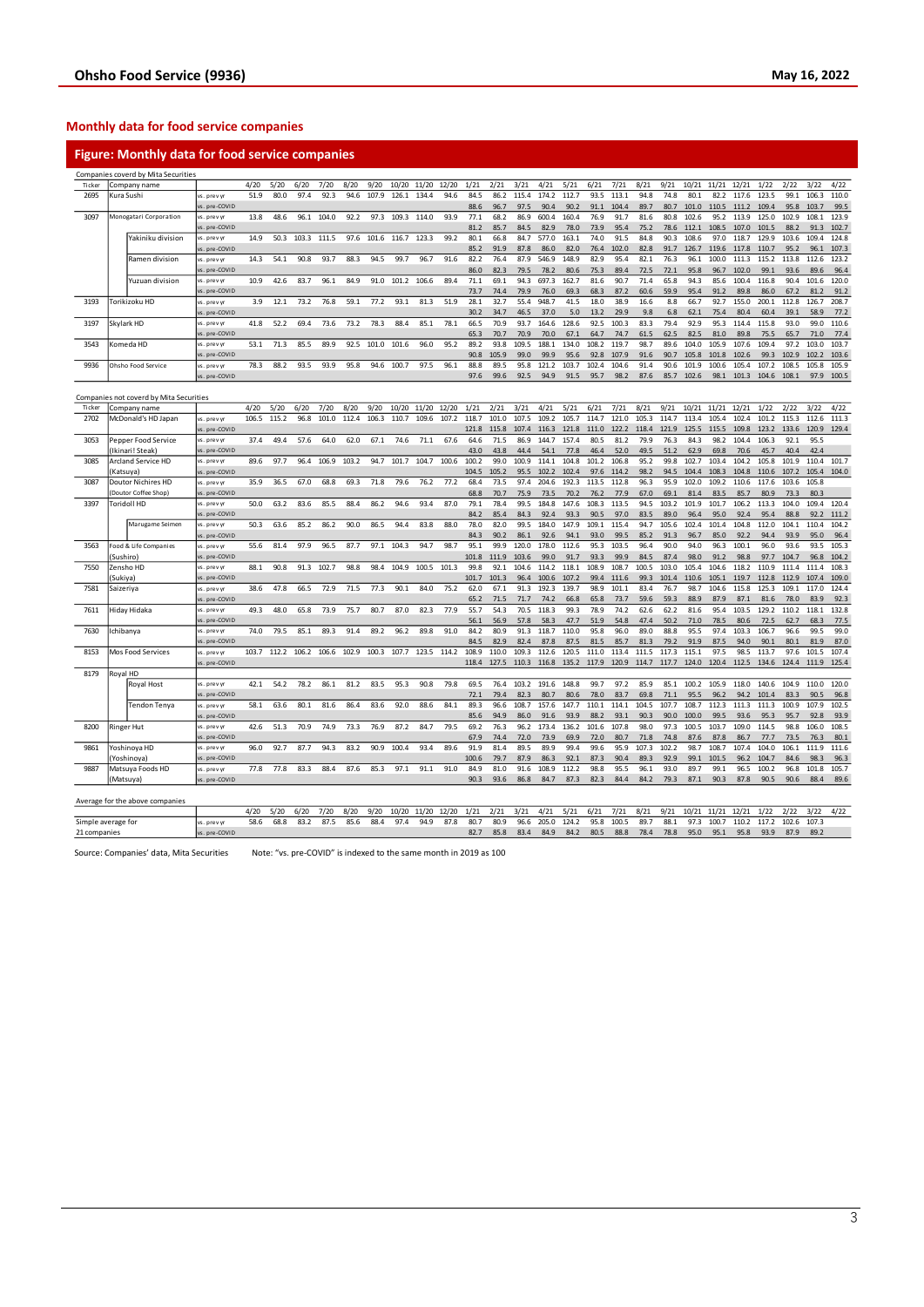# **Pre-tax profits for food service companies covered by Mita Securities**

# **Figure: Quarterly pre-tax profit for food service companies (JPYm)**



Source: Companies' data, Mita Securities

4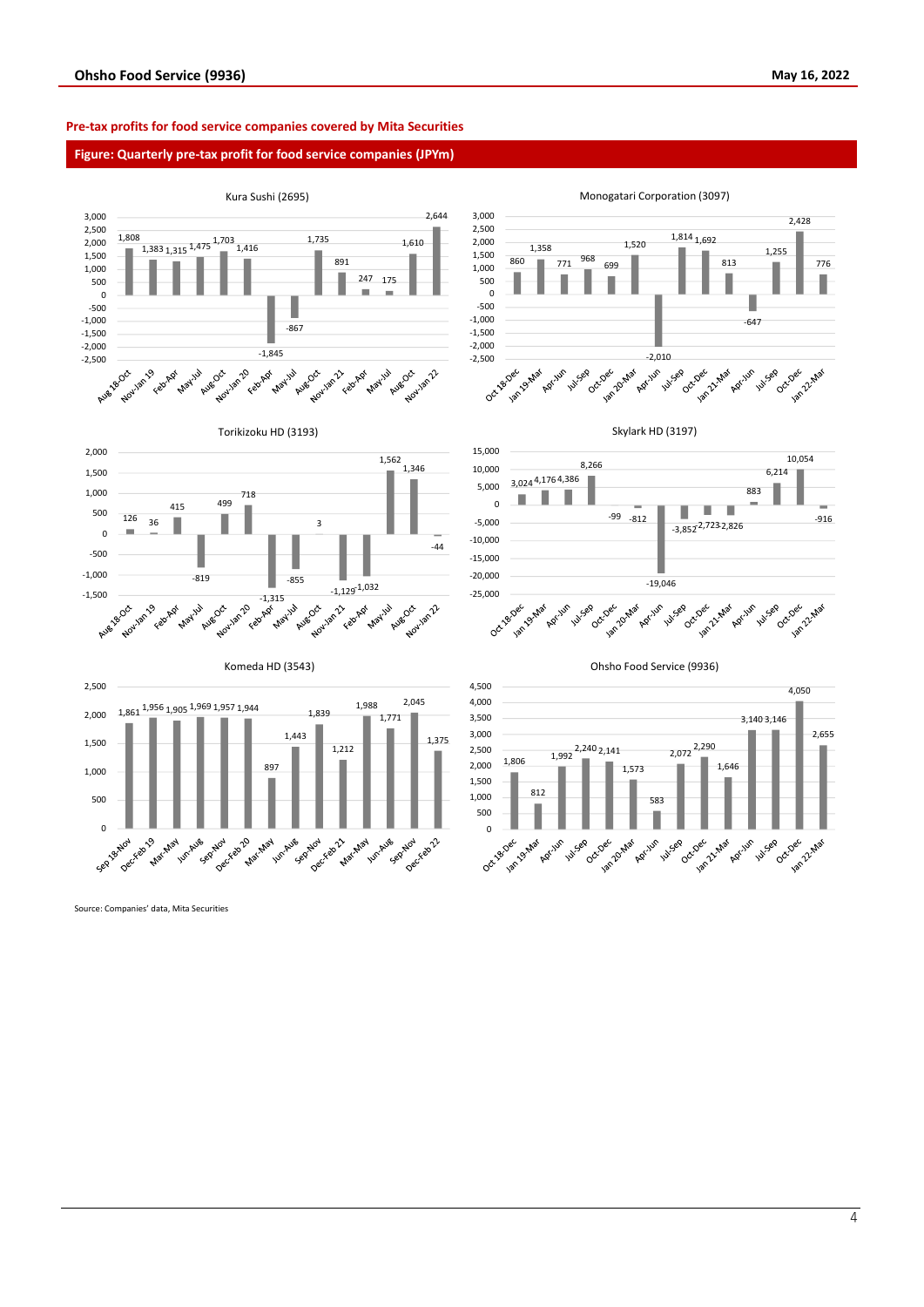# **Comparison of valuations with peers**

| <b>KURA SUSHI INC</b><br>2.3<br>8.0<br>10.0<br>40.4<br>30.9<br>22.3<br>11.9<br>0.7<br>$-10.2$<br>$-18.7$<br>$-20.6$<br>2695<br>3,075<br>127.3<br>0.1<br>11.8<br>6.4<br>2.4<br>0.7<br>(TP 5,000 Buy)<br>27.9<br>MCDONALD'S HOLDINGS CO JAPAN<br>2702<br>5,140<br>683.4<br>$-0.3$<br>11.7<br>13.9<br>13.1<br>10.9<br>28.2<br>30.1<br>3.5<br>12.4<br>1.9<br>0.8<br>0.8<br>1.2<br>10.8<br>3.8<br>OOTOYA HOLDINGS CO LTD<br>2705<br>2,843<br>20.6<br>0.2<br>16.7<br>11.7<br><b>NA</b><br>15.3<br><b>NA</b><br><b>NA</b><br><b>NA</b><br><b>NA</b><br>NA<br>2.3<br>$-0.1$<br>6.8<br><b>NA</b><br>NA<br><b>NA</b><br>$-3.5$<br>FUJIO FOOD GROUP INC<br>2752<br>1,346<br>1.7<br>0.7<br>$-11.4$<br>15.9<br><b>NA</b><br>169.1<br>41.4<br>12.9<br><b>NA</b><br>0.0<br>2.3<br>60.1<br>8.6<br>72.0<br>2.1<br>3.5<br>AMIYAKI TEI CO LTD<br>2753<br>2,902<br>19.9<br>$-0.2$<br>$-2.6$<br>$-13.9$<br>3.1<br>2.7<br><b>NA</b><br>31.7<br>36.1<br>20.1<br>$1.0$<br><b>NA</b><br>0.4<br>1.0<br>0.6<br>$-2.5$<br>3.2<br><b>HIRAMATSU INC</b><br>2764<br>192<br>14.4<br>4.1<br>47.2<br>$-21.8$<br>$-48.7$<br><b>NA</b><br><b>NA</b><br>NA<br>NA<br>2.1<br>NA<br><b>NA</b><br>NA<br>$-0.5$<br>$-5.0$<br>21.5<br><b>NA</b><br>47.0<br>33.2<br>PEPPER FOOD SERVICE CO LTD<br>3053<br>373<br>14.7<br>$-0.1$<br><b>NA</b><br>$-8.4$<br>20.7<br><b>NA</b><br><b>NA</b><br>NA<br><b>NA</b><br>4.5<br>NA<br><b>NA</b><br><b>NA</b><br>3.3<br>6.6<br>CHOUSHIMARU CO LTD<br>3075<br>1,110<br>16.1<br>$-0.8$<br>0.7<br>9.9<br>13.8<br>NA<br><b>NA</b><br>15.0<br>NA<br>NA<br>2.0<br><b>NA</b><br><b>NA</b><br>0.5<br>$-3.6$<br>$-0.9$<br>3.3<br>7.8<br>$-7.0$<br>$-8.7$<br>ARCLAND SERVICE HOLDINGS CO<br>3085<br>2,055<br>68.0<br>$-0.7$<br>9.8<br>9.7<br>13.2<br>12.6<br>30.0<br>19.4<br>19.1<br>2.9<br>9.1<br>$1.1\,$<br>$1.5$<br>$-6.0$<br>1,510<br>68.9<br>0.9<br>54.7<br>$-7.9$<br>$-5.6$<br>DOUTOR NICHIRES HOLDINGS CO<br>3087<br>$-0.4$<br>13.8<br>6.7<br>1.3<br>2.1<br>57.5<br>31.1<br>0.7<br>5.6<br>0.3<br>1.7<br>4.8<br>2.3<br>0.1<br><b>BRONCO BILLY CO LTD</b><br>3091<br>2,325<br>35.1<br>$-0.3$<br>6.5<br>15.3<br>6.0<br><b>NA</b><br>33.5<br><b>NA</b><br>2.0<br><b>NA</b><br><b>NA</b><br>0.7<br>2.1<br>ΝA<br>ΝA<br><b>MONOGATARI CORP</b><br>3097<br>5,200<br>62.8<br>0.1<br>15.5<br>11.2<br>12.8<br>15.8<br>16.4<br>23.4<br>17.7<br>18.0<br>2.9<br>11.1<br>0.9<br>1.3<br>$-6.6$<br>$-21.9$<br>(TP 9,100 Buy)<br>CHIMNEY CO LTD<br>3178<br>1,170<br>22.6<br>0.8<br>$-23.6$<br>$-28.7$<br>$-8.9$<br><b>NA</b><br><b>NA</b><br><b>NA</b><br><b>NA</b><br><b>NA</b><br>3.3<br><b>NA</b><br><b>NA</b><br><b>NA</b><br>4.3<br>2.0<br>1.4<br>11.4<br><b>NA</b><br>144.1<br>31.6<br><b>NA</b><br>$1.0$<br>$-2.2$<br>$-6.9$<br><b>TORIKIZOKU HOLDINGS CO LTD</b><br>3193<br>1,744<br>20.3<br>0.6<br><b>NA</b><br><b>NA</b><br><b>NA</b><br>3.4<br>0.0<br>(TP 2,100 Hold)<br>HOTLAND CO LTD<br>3196<br>28.1<br>13.6<br>22.6<br>22.4<br>3.4<br>0.4<br>1.9<br>4.2<br>1,361<br>29.3<br>0.3<br>6.7<br>6.2<br><b>NA</b><br>14.8<br><b>NA</b><br>1.0<br>350.1<br>$1.1$<br>0.1<br>23.6<br>7.4<br>3.0<br>33.9<br>66.7<br>2.1<br>7.5<br>0.4<br>0.9<br>5.1<br>3197<br>1,539<br>2.9<br>72.4<br>1.4<br>1,407<br>$-40.3$<br>20.8<br>20.2<br>25.9<br>1.3<br>$1.3$<br>$-2.5$<br>SFP HOLDINGS CO LTD<br>3198<br>36.3<br>$-0.4$<br>26.4<br>15.1<br>13.1<br>NA<br>2.9<br><b>NA</b><br>1.4<br>CREATE RESTAURANTS HOLDINGS<br>3387<br>830<br>176.6<br>2.1<br>5.2<br>26.5<br>29.0<br>9.6<br><b>NA</b><br>25.7<br>41.5<br>32.9<br>7.3<br><b>NA</b><br>$2.1\,$<br>0.7<br>3.4<br>9.1<br>3395<br>1,493<br>34.0<br>$-0.3$<br>8.5<br>-8.0<br>$-13.7$<br>NA<br><b>NA</b><br><b>NA</b><br>122.4<br>30.6<br>1.0<br><b>NA</b><br>0.4<br>2.9<br>0.3<br>$-8.0$<br>3397<br>2,303<br>201.9<br>1.3<br>13.8<br>29.2<br>21.5<br>6.1<br>7.8<br>23.2<br>40.3<br>32.8<br>3.9<br>10.0<br>1.9<br>0.3<br>$-9.4$<br>$-15.0$<br>102.0<br>$1.1$<br>15.5<br>13.6<br>13.5<br>13.8<br>20.6<br>17.5<br>2.7<br>15.1<br>3.9<br>2.5<br>3.6<br>2.4<br>3543<br>2,210<br>26.8<br>19.1<br>(TP 3,000 Buy)<br>$-19.6$<br>3547<br>1,692<br>15.9<br>1.6<br>$-11.4$<br>$-20.8$<br>16.1<br>36.7<br>38.0<br>67.3<br>28.9<br>24.6<br>10.3<br>341.6<br>1.5<br>0.9<br>$-9.3$<br>3561<br>600<br>0.6<br>17.3<br>10.3<br>36.1<br><b>NA</b><br><b>NA</b><br>17.6<br><b>NA</b><br>4.3<br><b>NA</b><br><b>NA</b><br>ΝA<br>8.7<br>5.3<br>16.2<br>NA<br>3563<br>3.190<br>370.3<br>2.2<br>21.4<br>14.1<br>17.7<br>17.9<br>21.1<br>33.7<br>31.5<br>22.8<br>5.6<br>12.8<br>1.8<br>0.7<br>$-2.3$<br>$-17.4$<br>7412<br>$-1.8$<br>761<br>147.3<br>0.0<br>$-3.4$<br>8.0<br>3.5<br><b>NA</b><br>NA<br>508.0<br>NA<br>NA<br>18.0<br><b>NA</b><br>NA<br>NA<br>3.4<br>7421<br>1,390<br>68.7<br>$-0.1$<br>3.6<br>3.9<br>6.5<br><b>NA</b><br><b>NA</b><br>93.2<br><b>NA</b><br><b>NA</b><br>5.9<br><b>NA</b><br><b>NA</b><br><b>NA</b><br>4.1<br>0.8<br>7522<br>907<br>38.7<br>3.5<br>5.8<br>$-2.1$<br>$-43.2$<br>NA<br><b>NA</b><br>NA<br>NA<br>NA<br>2.5<br>NA<br>NA<br>ΝA<br>-0.5<br>$-4.3$<br>7550<br>2,913<br>451.1<br>1.8<br>10.7<br>14.7<br>32.0<br>0.9<br>$-0.9$<br>4.7<br>5.7<br>8.1<br>46.1<br>36.9<br>4.3<br>16.2<br>0.6<br>7.1<br>30.2<br>$-10.4$<br>7554<br>1,258<br>21.1<br>1.1<br>$-5.8$<br>8.4<br>NA<br><b>NA</b><br>17.9<br>NA<br>NA<br>4.7<br><b>NA</b><br>NA<br>NA<br>2.9<br>7562<br>6,400<br>$-11.5$<br>$-5.4$<br>22.0<br>2.5<br>$-0.3$<br>13.7<br>1.6<br><b>NA</b><br><b>NA</b><br>12.6<br><b>NA</b><br><b>NA</b><br><b>NA</b><br><b>NA</b><br><b>NA</b><br>0.5<br>7581<br>2,324<br>121.5<br>$-0.2$<br>17.8<br>6.9<br>8.7<br>8.5<br>15.4<br>15.2<br>19.2<br>1.3<br>6.9<br>0.6<br>0.8<br>0.3<br>$-20.6$<br>6.9<br>7611<br>1,943<br>74.1<br>$-10.7$<br>9.2<br>$-0.4$<br>$-9.8$<br>7.1<br>NA<br><b>NA</b><br>46.7<br>NA<br>3.3<br><b>NA</b><br>NA<br>1.2<br>7.1<br>ΝA<br>7616<br>1,731<br>150.4<br>3.6<br>4.4<br>13.1<br>$-11.0$<br><b>NA</b><br><b>NA</b><br><b>NA</b><br><b>NA</b><br>NA<br>4.2<br><b>NA</b><br><b>NA</b><br>NA<br>3.0<br>$-0.2$<br>7621<br>3,010<br>16.9<br>1.5<br>4.8<br>$-5.1$<br>$-28.3$<br>NA<br><b>NA</b><br><b>NA</b><br>NA<br>NA<br>6.1<br><b>NA</b><br><b>NA</b><br>NA<br>0.5<br>0.0<br><b>GLOBAL-DINING INC</b><br>7625<br>266<br>2.8<br>0.1<br>60.0<br><b>NA</b><br>30.8<br><b>NA</b><br><b>NA</b><br>3.3<br><b>NA</b><br><b>NA</b><br>0.9<br><b>NA</b><br><b>NA</b><br>NA<br>$-14.5$<br>$-18.7$<br>7630<br>158.4<br>10.3<br><b>NA</b><br>54.2<br>38.6<br>5.2<br>2.7<br>5.8<br>5.5<br>4,960<br>$-0.5$<br>1.8<br>9.7<br>NA<br>41.1<br><b>NA</b><br>1.6<br>7678<br>1,525<br>$-17.8$<br>$-7.1$<br>3.4<br>$-0.3$<br>$-3.5$<br>ASAKUMA CO LTD<br>8.2<br>$-0.6$<br>2.6<br><b>NA</b><br><b>NA</b><br>135.1<br>NA<br>NA<br>NA<br><b>NA</b><br>NA<br>8153<br>24.1<br>MOS FOOD SERVICES INC<br>3,015<br>96.5<br>$-0.2$<br>9.0<br>11.1<br>8.4<br>NA<br><b>NA</b><br>30.1<br>27.7<br>1.9<br>ΝA<br>1.0<br>0.9<br>3.1<br>$-1.2$<br>$-7.7$<br>KISOJI CO LTD<br>8160<br>2,086<br>57.7<br>0.0<br>18.4<br>NA<br>0.9<br>NA<br><b>NA</b><br>NA<br><b>NA</b><br>2.2<br><b>NA</b><br>NA<br>3.1<br>NA<br>ΝA<br>SRS HOLDINGS CO LTD<br>8163<br>813<br>32.6<br>0.5<br>$-1.9$<br>6.4<br>2.1<br><b>NA</b><br><b>NA</b><br>162.3<br><b>NA</b><br><b>NA</b><br>2.3<br><b>NA</b><br><b>NA</b><br><b>NA</b><br>2.4<br>$-1.2$<br>12.7<br>103.4<br>$-0.3$<br>1.3<br>302.0<br>2.5<br>17.4<br>1.3<br>0.2<br>5.1<br>ROYAL HOLDINGS CO LTD<br>8179<br>2,109<br>1.1<br>16.8<br>$-4.3$<br>5.4<br><b>NA</b><br>41.4<br>3.2<br>$0.1\,$<br>RINGER HUT CO LTD<br>8200<br>2,235<br>58.3<br>0.5<br>$-0.4$<br>$-1.3$<br>8.5<br><b>NA</b><br><b>NA</b><br>60.4<br>117.0<br>79.6<br>4.6<br><b>NA</b><br>1.7<br>0.4<br>$-1.5$<br>$-2.4$<br>$-13.5$<br>$-12.0$<br><b>GIFT HOLDINGS INC</b><br>9279<br>2,103<br>20.9<br>0.0<br>22.2<br>10.2<br>37.9<br>32.3<br><b>NA</b><br>14.5<br>11.6<br>12.9<br>4.7<br><b>NA</b><br>1.2<br>1.2<br>9828<br>2,467<br>21.9<br>13.5<br>18.8<br>2.4<br>$-0.3$<br>$-4.0$<br>0.7<br>GENKI SUSHI CO LTD<br>0.6<br>16.6<br>8.9<br><b>NA</b><br><b>NA</b><br>NA<br><b>NA</b><br><b>NA</b><br><b>NA</b><br><b>NA</b><br><b>GOURMET KINEYA CO LTD</b><br>9850<br>1,021<br>23.4<br>1.5<br>5.0<br>11.2<br>$-1.7$<br><b>NA</b><br><b>NA</b><br>2.6<br><b>NA</b><br>NA<br>0.7<br>$-1.5$<br><b>NA</b><br>NA<br>NA<br><b>NA</b><br>9853<br>9.2<br><b>NA</b><br><b>NA</b><br><b>NA</b><br>$-0.2$<br>$-2.9$<br>$-0.4$<br><b>GINZA RENOIR CO LTD</b><br>814<br>5.1<br>0.1<br>$-36.3$<br>$-16.3$<br><b>NA</b><br><b>NA</b><br><b>NA</b><br><b>NA</b><br>1.4<br><b>NA</b><br>20.3<br>YOSHINOYA HOLDINGS CO LTD<br>9861<br>2,445<br>159.2<br>0.2<br>$-9.8$<br>14.0<br>18.5<br>6.3<br>19.5<br>61.0<br>59.3<br>3.3<br>16.0<br>$1.0\,$<br>0.5<br>0.0<br>$-0.3$<br>4.8<br>$-3.3$<br>KFC HOLDINGS JAPAN LTD<br>9873<br>2,791<br>62.6<br>-0.8<br>8.0<br>NA<br><b>NA</b><br>15.2<br>NA<br>NA<br>2.4<br><b>NA</b><br><b>NA</b><br>ΝA<br>8.8<br>16.7<br>-1.6<br>10.0<br>MATSUYAFOODS HOLDINGS CO LTD<br>9887<br>3.780<br>72.1<br>0.3<br>0.1<br>$-0.8$<br>5.0<br><b>NA</b><br><b>NA</b><br>34.6<br><b>NA</b><br><b>NA</b><br>1.7<br><b>NA</b><br><b>NA</b><br><b>NA</b><br>0.8<br>3.6<br>$-3.9$<br>12.1<br>SAGAMI HOLDINGS CORP<br>9900<br>1,130<br>34.2<br>$-0.4$<br>4.9<br>9.0<br><b>NA</b><br><b>NA</b><br>28.2<br>NA<br>NA<br>2.3<br><b>NA</b><br><b>NA</b><br>NA<br>0.4<br>$-5.4$<br>142.5<br>1.5<br>8.1<br>OHSHO FOOD SERVICE CORP<br>9936<br>6,120<br>$-0.2$<br>0.9<br>11.0<br>14.8<br>14.7<br>7.9<br>14.2<br>13.6<br>21.3<br>2.0<br>14.3<br>1.5<br>1.7<br>2.3<br>(TP 7,200 Buy)<br>JOYFULL CO LTD<br>9942<br>789<br>25.2<br>$-17.5$<br>72.4<br><b>NA</b><br><b>NA</b><br>0.4<br>$-3.5$<br>11.6<br>4.9<br>-6.8<br><b>NA</b><br>9.1<br><b>NA</b><br><b>NA</b><br>4.8<br><b>NA</b><br><b>NA</b><br>9979<br>1,060<br>22.5<br>$-10.9$<br>12.3<br>$-7.3$<br><b>DAISYO CORP</b><br>0.9<br>NA<br><b>NA</b><br><b>NA</b><br>NA<br><b>NA</b><br>2.0<br><b>NA</b><br><b>NA</b><br><b>NA</b><br>5.2<br>2.5<br>31.7<br>0.7<br>5.4<br>4.0<br>8.6<br>11.4<br>11.3<br>50.4<br>55.6<br>3.7<br>33.9<br>1.4<br>1.0<br>0.1<br>$-3.0$<br>Average<br>Median<br>0.2<br>5.2<br>7.3<br>8.7<br>10.3<br>9.0<br>28.2<br>33.8<br>27.8<br>2.9<br>12.4<br>1.3<br>0.8<br>0.7<br>$-1.5$ | Company name                   | Ticker | PX     | Mkt cap |      | Net D/E Sales YoY EBITDA Mgn |     | ROE | <b>ROE</b> | ROE   | PER | PER   | PER   | PBR  | EV/EBITDA | EV/Sales | Div yield | 1M  | 3M  | 1YR        |
|-------------------------------------------------------------------------------------------------------------------------------------------------------------------------------------------------------------------------------------------------------------------------------------------------------------------------------------------------------------------------------------------------------------------------------------------------------------------------------------------------------------------------------------------------------------------------------------------------------------------------------------------------------------------------------------------------------------------------------------------------------------------------------------------------------------------------------------------------------------------------------------------------------------------------------------------------------------------------------------------------------------------------------------------------------------------------------------------------------------------------------------------------------------------------------------------------------------------------------------------------------------------------------------------------------------------------------------------------------------------------------------------------------------------------------------------------------------------------------------------------------------------------------------------------------------------------------------------------------------------------------------------------------------------------------------------------------------------------------------------------------------------------------------------------------------------------------------------------------------------------------------------------------------------------------------------------------------------------------------------------------------------------------------------------------------------------------------------------------------------------------------------------------------------------------------------------------------------------------------------------------------------------------------------------------------------------------------------------------------------------------------------------------------------------------------------------------------------------------------------------------------------------------------------------------------------------------------------------------------------------------------------------------------------------------------------------------------------------------------------------------------------------------------------------------------------------------------------------------------------------------------------------------------------------------------------------------------------------------------------------------------------------------------------------------------------------------------------------------------------------------------------------------------------------------------------------------------------------------------------------------------------------------------------------------------------------------------------------------------------------------------------------------------------------------------------------------------------------------------------------------------------------------------------------------------------------------------------------------------------------------------------------------------------------------------------------------------------------------------------------------------------------------------------------------------------------------------------------------------------------------------------------------------------------------------------------------------------------------------------------------------------------------------------------------------------------------------------------------------------------------------------------------------------------------------------------------------------------------------------------------------------------------------------------------------------------------------------------------------------------------------------------------------------------------------------------------------------------------------------------------------------------------------------------------------------------------------------------------------------------------------------------------------------------------------------------------------------------------------------------------------------------------------------------------------------------------------------------------------------------------------------------------------------------------------------------------------------------------------------------------------------------------------------------------------------------------------------------------------------------------------------------------------------------------------------------------------------------------------------------------------------------------------------------------------------------------------------------------------------------------------------------------------------------------------------------------------------------------------------------------------------------------------------------------------------------------------------------------------------------------------------------------------------------------------------------------------------------------------------------------------------------------------------------------------------------------------------------------------------------------------------------------------------------------------------------------------------------------------------------------------------------------------------------------------------------------------------------------------------------------------------------------------------------------------------------------------------------------------------------------------------------------------------------------------------------------------------------------------------------------------------------------------------------------------------------------------------------------------------------------------------------------------------------------------------------------------------------------------------------------------------------------------------------------------------------------------------------------------------------------------------------------------------------------------------------------------------------------------------------------------------------------------------------------------------------------------------------------------------------------------------------------------------------------------------------------------------------------------------------------------------------------------------------------------------------------------------------------------------------------------------------------------------------------------------------------------------------------------------------------------------------------------------------------------------------------------------------------------------------------------------------------------------------------------------------------------------------------------------------------------------------------------------------------------------------------------------------------------------------------------------------------------------------------------------------------------------------------------------------------------------------------------------------------------------------------------------------------------------------------------------------------------------------------------------------------------------------------------------------------------------------------------------------------------------------------------------------------------------------------------------------------------------------------------------------------------------------------------------------------------------------------------------------------------------------------------------------------------------------------------------------------------------------------------------------------------------------------------------------------------------------------------------------------------------------------------------------------------------------------------------------------------------------------------------------------------------------------------------------------------------------------------------------------------------------------------------------------------------------------------------------------------------------------------------------------------------------------------------------------------------------------------------------------------------------------------------------------------------------------------------------------------------------------------------------------------------------------------------------------------------------------------------------------------------------------------------------------------------------------------------------------------------------------------------------------------------------------------------------------------------------------------------------------------------------------------------------------------------------------------------------------------------------------------------------------------------------------------------------------------------------------------------------------------------------------------------------------------------------------------------------------------------------------------------------------------------------------------------------------------------------|--------------------------------|--------|--------|---------|------|------------------------------|-----|-----|------------|-------|-----|-------|-------|------|-----------|----------|-----------|-----|-----|------------|
|                                                                                                                                                                                                                                                                                                                                                                                                                                                                                                                                                                                                                                                                                                                                                                                                                                                                                                                                                                                                                                                                                                                                                                                                                                                                                                                                                                                                                                                                                                                                                                                                                                                                                                                                                                                                                                                                                                                                                                                                                                                                                                                                                                                                                                                                                                                                                                                                                                                                                                                                                                                                                                                                                                                                                                                                                                                                                                                                                                                                                                                                                                                                                                                                                                                                                                                                                                                                                                                                                                                                                                                                                                                                                                                                                                                                                                                                                                                                                                                                                                                                                                                                                                                                                                                                                                                                                                                                                                                                                                                                                                                                                                                                                                                                                                                                                                                                                                                                                                                                                                                                                                                                                                                                                                                                                                                                                                                                                                                                                                                                                                                                                                                                                                                                                                                                                                                                                                                                                                                                                                                                                                                                                                                                                                                                                                                                                                                                                                                                                                                                                                                                                                                                                                                                                                                                                                                                                                                                                                                                                                                                                                                                                                                                                                                                                                                                                                                                                                                                                                                                                                                                                                                                                                                                                                                                                                                                                                                                                                                                                                                                                                                                                                                                                                                                                                                                                                                                                                                                                                                                                                                                                                                                                                                                                                                                                                                                                                                                                                                                                                                                                                                                                                                                                                                                                                                                                                                                                                                                                                                                                                                                                                                                                                                                                                                                                                                                                                                                                                                                                                                                                                                                                 |                                |        | 13-May | JPYbn   | Last | LTM                          | LTM | LTM | Cur E      | Nxt E | LTM | Cur E | Nxt E | Last | Cur E     | Cur E    | Cur E     | Chg | Chg | Chg        |
|                                                                                                                                                                                                                                                                                                                                                                                                                                                                                                                                                                                                                                                                                                                                                                                                                                                                                                                                                                                                                                                                                                                                                                                                                                                                                                                                                                                                                                                                                                                                                                                                                                                                                                                                                                                                                                                                                                                                                                                                                                                                                                                                                                                                                                                                                                                                                                                                                                                                                                                                                                                                                                                                                                                                                                                                                                                                                                                                                                                                                                                                                                                                                                                                                                                                                                                                                                                                                                                                                                                                                                                                                                                                                                                                                                                                                                                                                                                                                                                                                                                                                                                                                                                                                                                                                                                                                                                                                                                                                                                                                                                                                                                                                                                                                                                                                                                                                                                                                                                                                                                                                                                                                                                                                                                                                                                                                                                                                                                                                                                                                                                                                                                                                                                                                                                                                                                                                                                                                                                                                                                                                                                                                                                                                                                                                                                                                                                                                                                                                                                                                                                                                                                                                                                                                                                                                                                                                                                                                                                                                                                                                                                                                                                                                                                                                                                                                                                                                                                                                                                                                                                                                                                                                                                                                                                                                                                                                                                                                                                                                                                                                                                                                                                                                                                                                                                                                                                                                                                                                                                                                                                                                                                                                                                                                                                                                                                                                                                                                                                                                                                                                                                                                                                                                                                                                                                                                                                                                                                                                                                                                                                                                                                                                                                                                                                                                                                                                                                                                                                                                                                                                                                                                 |                                |        |        |         |      |                              |     |     |            |       |     |       |       |      |           |          |           |     |     |            |
|                                                                                                                                                                                                                                                                                                                                                                                                                                                                                                                                                                                                                                                                                                                                                                                                                                                                                                                                                                                                                                                                                                                                                                                                                                                                                                                                                                                                                                                                                                                                                                                                                                                                                                                                                                                                                                                                                                                                                                                                                                                                                                                                                                                                                                                                                                                                                                                                                                                                                                                                                                                                                                                                                                                                                                                                                                                                                                                                                                                                                                                                                                                                                                                                                                                                                                                                                                                                                                                                                                                                                                                                                                                                                                                                                                                                                                                                                                                                                                                                                                                                                                                                                                                                                                                                                                                                                                                                                                                                                                                                                                                                                                                                                                                                                                                                                                                                                                                                                                                                                                                                                                                                                                                                                                                                                                                                                                                                                                                                                                                                                                                                                                                                                                                                                                                                                                                                                                                                                                                                                                                                                                                                                                                                                                                                                                                                                                                                                                                                                                                                                                                                                                                                                                                                                                                                                                                                                                                                                                                                                                                                                                                                                                                                                                                                                                                                                                                                                                                                                                                                                                                                                                                                                                                                                                                                                                                                                                                                                                                                                                                                                                                                                                                                                                                                                                                                                                                                                                                                                                                                                                                                                                                                                                                                                                                                                                                                                                                                                                                                                                                                                                                                                                                                                                                                                                                                                                                                                                                                                                                                                                                                                                                                                                                                                                                                                                                                                                                                                                                                                                                                                                                                                 |                                |        |        |         |      |                              |     |     |            |       |     |       |       |      |           |          |           |     |     |            |
|                                                                                                                                                                                                                                                                                                                                                                                                                                                                                                                                                                                                                                                                                                                                                                                                                                                                                                                                                                                                                                                                                                                                                                                                                                                                                                                                                                                                                                                                                                                                                                                                                                                                                                                                                                                                                                                                                                                                                                                                                                                                                                                                                                                                                                                                                                                                                                                                                                                                                                                                                                                                                                                                                                                                                                                                                                                                                                                                                                                                                                                                                                                                                                                                                                                                                                                                                                                                                                                                                                                                                                                                                                                                                                                                                                                                                                                                                                                                                                                                                                                                                                                                                                                                                                                                                                                                                                                                                                                                                                                                                                                                                                                                                                                                                                                                                                                                                                                                                                                                                                                                                                                                                                                                                                                                                                                                                                                                                                                                                                                                                                                                                                                                                                                                                                                                                                                                                                                                                                                                                                                                                                                                                                                                                                                                                                                                                                                                                                                                                                                                                                                                                                                                                                                                                                                                                                                                                                                                                                                                                                                                                                                                                                                                                                                                                                                                                                                                                                                                                                                                                                                                                                                                                                                                                                                                                                                                                                                                                                                                                                                                                                                                                                                                                                                                                                                                                                                                                                                                                                                                                                                                                                                                                                                                                                                                                                                                                                                                                                                                                                                                                                                                                                                                                                                                                                                                                                                                                                                                                                                                                                                                                                                                                                                                                                                                                                                                                                                                                                                                                                                                                                                                                 |                                |        |        |         |      |                              |     |     |            |       |     |       |       |      |           |          |           |     |     |            |
|                                                                                                                                                                                                                                                                                                                                                                                                                                                                                                                                                                                                                                                                                                                                                                                                                                                                                                                                                                                                                                                                                                                                                                                                                                                                                                                                                                                                                                                                                                                                                                                                                                                                                                                                                                                                                                                                                                                                                                                                                                                                                                                                                                                                                                                                                                                                                                                                                                                                                                                                                                                                                                                                                                                                                                                                                                                                                                                                                                                                                                                                                                                                                                                                                                                                                                                                                                                                                                                                                                                                                                                                                                                                                                                                                                                                                                                                                                                                                                                                                                                                                                                                                                                                                                                                                                                                                                                                                                                                                                                                                                                                                                                                                                                                                                                                                                                                                                                                                                                                                                                                                                                                                                                                                                                                                                                                                                                                                                                                                                                                                                                                                                                                                                                                                                                                                                                                                                                                                                                                                                                                                                                                                                                                                                                                                                                                                                                                                                                                                                                                                                                                                                                                                                                                                                                                                                                                                                                                                                                                                                                                                                                                                                                                                                                                                                                                                                                                                                                                                                                                                                                                                                                                                                                                                                                                                                                                                                                                                                                                                                                                                                                                                                                                                                                                                                                                                                                                                                                                                                                                                                                                                                                                                                                                                                                                                                                                                                                                                                                                                                                                                                                                                                                                                                                                                                                                                                                                                                                                                                                                                                                                                                                                                                                                                                                                                                                                                                                                                                                                                                                                                                                                                 |                                |        |        |         |      |                              |     |     |            |       |     |       |       |      |           |          |           |     |     |            |
|                                                                                                                                                                                                                                                                                                                                                                                                                                                                                                                                                                                                                                                                                                                                                                                                                                                                                                                                                                                                                                                                                                                                                                                                                                                                                                                                                                                                                                                                                                                                                                                                                                                                                                                                                                                                                                                                                                                                                                                                                                                                                                                                                                                                                                                                                                                                                                                                                                                                                                                                                                                                                                                                                                                                                                                                                                                                                                                                                                                                                                                                                                                                                                                                                                                                                                                                                                                                                                                                                                                                                                                                                                                                                                                                                                                                                                                                                                                                                                                                                                                                                                                                                                                                                                                                                                                                                                                                                                                                                                                                                                                                                                                                                                                                                                                                                                                                                                                                                                                                                                                                                                                                                                                                                                                                                                                                                                                                                                                                                                                                                                                                                                                                                                                                                                                                                                                                                                                                                                                                                                                                                                                                                                                                                                                                                                                                                                                                                                                                                                                                                                                                                                                                                                                                                                                                                                                                                                                                                                                                                                                                                                                                                                                                                                                                                                                                                                                                                                                                                                                                                                                                                                                                                                                                                                                                                                                                                                                                                                                                                                                                                                                                                                                                                                                                                                                                                                                                                                                                                                                                                                                                                                                                                                                                                                                                                                                                                                                                                                                                                                                                                                                                                                                                                                                                                                                                                                                                                                                                                                                                                                                                                                                                                                                                                                                                                                                                                                                                                                                                                                                                                                                                                 |                                |        |        |         |      |                              |     |     |            |       |     |       |       |      |           |          |           |     |     |            |
|                                                                                                                                                                                                                                                                                                                                                                                                                                                                                                                                                                                                                                                                                                                                                                                                                                                                                                                                                                                                                                                                                                                                                                                                                                                                                                                                                                                                                                                                                                                                                                                                                                                                                                                                                                                                                                                                                                                                                                                                                                                                                                                                                                                                                                                                                                                                                                                                                                                                                                                                                                                                                                                                                                                                                                                                                                                                                                                                                                                                                                                                                                                                                                                                                                                                                                                                                                                                                                                                                                                                                                                                                                                                                                                                                                                                                                                                                                                                                                                                                                                                                                                                                                                                                                                                                                                                                                                                                                                                                                                                                                                                                                                                                                                                                                                                                                                                                                                                                                                                                                                                                                                                                                                                                                                                                                                                                                                                                                                                                                                                                                                                                                                                                                                                                                                                                                                                                                                                                                                                                                                                                                                                                                                                                                                                                                                                                                                                                                                                                                                                                                                                                                                                                                                                                                                                                                                                                                                                                                                                                                                                                                                                                                                                                                                                                                                                                                                                                                                                                                                                                                                                                                                                                                                                                                                                                                                                                                                                                                                                                                                                                                                                                                                                                                                                                                                                                                                                                                                                                                                                                                                                                                                                                                                                                                                                                                                                                                                                                                                                                                                                                                                                                                                                                                                                                                                                                                                                                                                                                                                                                                                                                                                                                                                                                                                                                                                                                                                                                                                                                                                                                                                                                 |                                |        |        |         |      |                              |     |     |            |       |     |       |       |      |           |          |           |     |     |            |
|                                                                                                                                                                                                                                                                                                                                                                                                                                                                                                                                                                                                                                                                                                                                                                                                                                                                                                                                                                                                                                                                                                                                                                                                                                                                                                                                                                                                                                                                                                                                                                                                                                                                                                                                                                                                                                                                                                                                                                                                                                                                                                                                                                                                                                                                                                                                                                                                                                                                                                                                                                                                                                                                                                                                                                                                                                                                                                                                                                                                                                                                                                                                                                                                                                                                                                                                                                                                                                                                                                                                                                                                                                                                                                                                                                                                                                                                                                                                                                                                                                                                                                                                                                                                                                                                                                                                                                                                                                                                                                                                                                                                                                                                                                                                                                                                                                                                                                                                                                                                                                                                                                                                                                                                                                                                                                                                                                                                                                                                                                                                                                                                                                                                                                                                                                                                                                                                                                                                                                                                                                                                                                                                                                                                                                                                                                                                                                                                                                                                                                                                                                                                                                                                                                                                                                                                                                                                                                                                                                                                                                                                                                                                                                                                                                                                                                                                                                                                                                                                                                                                                                                                                                                                                                                                                                                                                                                                                                                                                                                                                                                                                                                                                                                                                                                                                                                                                                                                                                                                                                                                                                                                                                                                                                                                                                                                                                                                                                                                                                                                                                                                                                                                                                                                                                                                                                                                                                                                                                                                                                                                                                                                                                                                                                                                                                                                                                                                                                                                                                                                                                                                                                                                                 |                                |        |        |         |      |                              |     |     |            |       |     |       |       |      |           |          |           |     |     |            |
|                                                                                                                                                                                                                                                                                                                                                                                                                                                                                                                                                                                                                                                                                                                                                                                                                                                                                                                                                                                                                                                                                                                                                                                                                                                                                                                                                                                                                                                                                                                                                                                                                                                                                                                                                                                                                                                                                                                                                                                                                                                                                                                                                                                                                                                                                                                                                                                                                                                                                                                                                                                                                                                                                                                                                                                                                                                                                                                                                                                                                                                                                                                                                                                                                                                                                                                                                                                                                                                                                                                                                                                                                                                                                                                                                                                                                                                                                                                                                                                                                                                                                                                                                                                                                                                                                                                                                                                                                                                                                                                                                                                                                                                                                                                                                                                                                                                                                                                                                                                                                                                                                                                                                                                                                                                                                                                                                                                                                                                                                                                                                                                                                                                                                                                                                                                                                                                                                                                                                                                                                                                                                                                                                                                                                                                                                                                                                                                                                                                                                                                                                                                                                                                                                                                                                                                                                                                                                                                                                                                                                                                                                                                                                                                                                                                                                                                                                                                                                                                                                                                                                                                                                                                                                                                                                                                                                                                                                                                                                                                                                                                                                                                                                                                                                                                                                                                                                                                                                                                                                                                                                                                                                                                                                                                                                                                                                                                                                                                                                                                                                                                                                                                                                                                                                                                                                                                                                                                                                                                                                                                                                                                                                                                                                                                                                                                                                                                                                                                                                                                                                                                                                                                                                 |                                |        |        |         |      |                              |     |     |            |       |     |       |       |      |           |          |           |     |     |            |
|                                                                                                                                                                                                                                                                                                                                                                                                                                                                                                                                                                                                                                                                                                                                                                                                                                                                                                                                                                                                                                                                                                                                                                                                                                                                                                                                                                                                                                                                                                                                                                                                                                                                                                                                                                                                                                                                                                                                                                                                                                                                                                                                                                                                                                                                                                                                                                                                                                                                                                                                                                                                                                                                                                                                                                                                                                                                                                                                                                                                                                                                                                                                                                                                                                                                                                                                                                                                                                                                                                                                                                                                                                                                                                                                                                                                                                                                                                                                                                                                                                                                                                                                                                                                                                                                                                                                                                                                                                                                                                                                                                                                                                                                                                                                                                                                                                                                                                                                                                                                                                                                                                                                                                                                                                                                                                                                                                                                                                                                                                                                                                                                                                                                                                                                                                                                                                                                                                                                                                                                                                                                                                                                                                                                                                                                                                                                                                                                                                                                                                                                                                                                                                                                                                                                                                                                                                                                                                                                                                                                                                                                                                                                                                                                                                                                                                                                                                                                                                                                                                                                                                                                                                                                                                                                                                                                                                                                                                                                                                                                                                                                                                                                                                                                                                                                                                                                                                                                                                                                                                                                                                                                                                                                                                                                                                                                                                                                                                                                                                                                                                                                                                                                                                                                                                                                                                                                                                                                                                                                                                                                                                                                                                                                                                                                                                                                                                                                                                                                                                                                                                                                                                                                                 |                                |        |        |         |      |                              |     |     |            |       |     |       |       |      |           |          |           |     |     |            |
|                                                                                                                                                                                                                                                                                                                                                                                                                                                                                                                                                                                                                                                                                                                                                                                                                                                                                                                                                                                                                                                                                                                                                                                                                                                                                                                                                                                                                                                                                                                                                                                                                                                                                                                                                                                                                                                                                                                                                                                                                                                                                                                                                                                                                                                                                                                                                                                                                                                                                                                                                                                                                                                                                                                                                                                                                                                                                                                                                                                                                                                                                                                                                                                                                                                                                                                                                                                                                                                                                                                                                                                                                                                                                                                                                                                                                                                                                                                                                                                                                                                                                                                                                                                                                                                                                                                                                                                                                                                                                                                                                                                                                                                                                                                                                                                                                                                                                                                                                                                                                                                                                                                                                                                                                                                                                                                                                                                                                                                                                                                                                                                                                                                                                                                                                                                                                                                                                                                                                                                                                                                                                                                                                                                                                                                                                                                                                                                                                                                                                                                                                                                                                                                                                                                                                                                                                                                                                                                                                                                                                                                                                                                                                                                                                                                                                                                                                                                                                                                                                                                                                                                                                                                                                                                                                                                                                                                                                                                                                                                                                                                                                                                                                                                                                                                                                                                                                                                                                                                                                                                                                                                                                                                                                                                                                                                                                                                                                                                                                                                                                                                                                                                                                                                                                                                                                                                                                                                                                                                                                                                                                                                                                                                                                                                                                                                                                                                                                                                                                                                                                                                                                                                                                 |                                |        |        |         |      |                              |     |     |            |       |     |       |       |      |           |          |           |     |     |            |
|                                                                                                                                                                                                                                                                                                                                                                                                                                                                                                                                                                                                                                                                                                                                                                                                                                                                                                                                                                                                                                                                                                                                                                                                                                                                                                                                                                                                                                                                                                                                                                                                                                                                                                                                                                                                                                                                                                                                                                                                                                                                                                                                                                                                                                                                                                                                                                                                                                                                                                                                                                                                                                                                                                                                                                                                                                                                                                                                                                                                                                                                                                                                                                                                                                                                                                                                                                                                                                                                                                                                                                                                                                                                                                                                                                                                                                                                                                                                                                                                                                                                                                                                                                                                                                                                                                                                                                                                                                                                                                                                                                                                                                                                                                                                                                                                                                                                                                                                                                                                                                                                                                                                                                                                                                                                                                                                                                                                                                                                                                                                                                                                                                                                                                                                                                                                                                                                                                                                                                                                                                                                                                                                                                                                                                                                                                                                                                                                                                                                                                                                                                                                                                                                                                                                                                                                                                                                                                                                                                                                                                                                                                                                                                                                                                                                                                                                                                                                                                                                                                                                                                                                                                                                                                                                                                                                                                                                                                                                                                                                                                                                                                                                                                                                                                                                                                                                                                                                                                                                                                                                                                                                                                                                                                                                                                                                                                                                                                                                                                                                                                                                                                                                                                                                                                                                                                                                                                                                                                                                                                                                                                                                                                                                                                                                                                                                                                                                                                                                                                                                                                                                                                                                                 |                                |        |        |         |      |                              |     |     |            |       |     |       |       |      |           |          |           |     |     |            |
|                                                                                                                                                                                                                                                                                                                                                                                                                                                                                                                                                                                                                                                                                                                                                                                                                                                                                                                                                                                                                                                                                                                                                                                                                                                                                                                                                                                                                                                                                                                                                                                                                                                                                                                                                                                                                                                                                                                                                                                                                                                                                                                                                                                                                                                                                                                                                                                                                                                                                                                                                                                                                                                                                                                                                                                                                                                                                                                                                                                                                                                                                                                                                                                                                                                                                                                                                                                                                                                                                                                                                                                                                                                                                                                                                                                                                                                                                                                                                                                                                                                                                                                                                                                                                                                                                                                                                                                                                                                                                                                                                                                                                                                                                                                                                                                                                                                                                                                                                                                                                                                                                                                                                                                                                                                                                                                                                                                                                                                                                                                                                                                                                                                                                                                                                                                                                                                                                                                                                                                                                                                                                                                                                                                                                                                                                                                                                                                                                                                                                                                                                                                                                                                                                                                                                                                                                                                                                                                                                                                                                                                                                                                                                                                                                                                                                                                                                                                                                                                                                                                                                                                                                                                                                                                                                                                                                                                                                                                                                                                                                                                                                                                                                                                                                                                                                                                                                                                                                                                                                                                                                                                                                                                                                                                                                                                                                                                                                                                                                                                                                                                                                                                                                                                                                                                                                                                                                                                                                                                                                                                                                                                                                                                                                                                                                                                                                                                                                                                                                                                                                                                                                                                                                 |                                |        |        |         |      |                              |     |     |            |       |     |       |       |      |           |          |           |     |     | $-18.1$    |
|                                                                                                                                                                                                                                                                                                                                                                                                                                                                                                                                                                                                                                                                                                                                                                                                                                                                                                                                                                                                                                                                                                                                                                                                                                                                                                                                                                                                                                                                                                                                                                                                                                                                                                                                                                                                                                                                                                                                                                                                                                                                                                                                                                                                                                                                                                                                                                                                                                                                                                                                                                                                                                                                                                                                                                                                                                                                                                                                                                                                                                                                                                                                                                                                                                                                                                                                                                                                                                                                                                                                                                                                                                                                                                                                                                                                                                                                                                                                                                                                                                                                                                                                                                                                                                                                                                                                                                                                                                                                                                                                                                                                                                                                                                                                                                                                                                                                                                                                                                                                                                                                                                                                                                                                                                                                                                                                                                                                                                                                                                                                                                                                                                                                                                                                                                                                                                                                                                                                                                                                                                                                                                                                                                                                                                                                                                                                                                                                                                                                                                                                                                                                                                                                                                                                                                                                                                                                                                                                                                                                                                                                                                                                                                                                                                                                                                                                                                                                                                                                                                                                                                                                                                                                                                                                                                                                                                                                                                                                                                                                                                                                                                                                                                                                                                                                                                                                                                                                                                                                                                                                                                                                                                                                                                                                                                                                                                                                                                                                                                                                                                                                                                                                                                                                                                                                                                                                                                                                                                                                                                                                                                                                                                                                                                                                                                                                                                                                                                                                                                                                                                                                                                                                                 |                                |        |        |         |      |                              |     |     |            |       |     |       |       |      |           |          |           |     |     |            |
|                                                                                                                                                                                                                                                                                                                                                                                                                                                                                                                                                                                                                                                                                                                                                                                                                                                                                                                                                                                                                                                                                                                                                                                                                                                                                                                                                                                                                                                                                                                                                                                                                                                                                                                                                                                                                                                                                                                                                                                                                                                                                                                                                                                                                                                                                                                                                                                                                                                                                                                                                                                                                                                                                                                                                                                                                                                                                                                                                                                                                                                                                                                                                                                                                                                                                                                                                                                                                                                                                                                                                                                                                                                                                                                                                                                                                                                                                                                                                                                                                                                                                                                                                                                                                                                                                                                                                                                                                                                                                                                                                                                                                                                                                                                                                                                                                                                                                                                                                                                                                                                                                                                                                                                                                                                                                                                                                                                                                                                                                                                                                                                                                                                                                                                                                                                                                                                                                                                                                                                                                                                                                                                                                                                                                                                                                                                                                                                                                                                                                                                                                                                                                                                                                                                                                                                                                                                                                                                                                                                                                                                                                                                                                                                                                                                                                                                                                                                                                                                                                                                                                                                                                                                                                                                                                                                                                                                                                                                                                                                                                                                                                                                                                                                                                                                                                                                                                                                                                                                                                                                                                                                                                                                                                                                                                                                                                                                                                                                                                                                                                                                                                                                                                                                                                                                                                                                                                                                                                                                                                                                                                                                                                                                                                                                                                                                                                                                                                                                                                                                                                                                                                                                                                 |                                |        |        |         |      |                              |     |     |            |       |     |       |       |      |           |          |           |     |     | $-10.7$    |
|                                                                                                                                                                                                                                                                                                                                                                                                                                                                                                                                                                                                                                                                                                                                                                                                                                                                                                                                                                                                                                                                                                                                                                                                                                                                                                                                                                                                                                                                                                                                                                                                                                                                                                                                                                                                                                                                                                                                                                                                                                                                                                                                                                                                                                                                                                                                                                                                                                                                                                                                                                                                                                                                                                                                                                                                                                                                                                                                                                                                                                                                                                                                                                                                                                                                                                                                                                                                                                                                                                                                                                                                                                                                                                                                                                                                                                                                                                                                                                                                                                                                                                                                                                                                                                                                                                                                                                                                                                                                                                                                                                                                                                                                                                                                                                                                                                                                                                                                                                                                                                                                                                                                                                                                                                                                                                                                                                                                                                                                                                                                                                                                                                                                                                                                                                                                                                                                                                                                                                                                                                                                                                                                                                                                                                                                                                                                                                                                                                                                                                                                                                                                                                                                                                                                                                                                                                                                                                                                                                                                                                                                                                                                                                                                                                                                                                                                                                                                                                                                                                                                                                                                                                                                                                                                                                                                                                                                                                                                                                                                                                                                                                                                                                                                                                                                                                                                                                                                                                                                                                                                                                                                                                                                                                                                                                                                                                                                                                                                                                                                                                                                                                                                                                                                                                                                                                                                                                                                                                                                                                                                                                                                                                                                                                                                                                                                                                                                                                                                                                                                                                                                                                                                                 |                                |        |        |         |      |                              |     |     |            |       |     |       |       |      |           |          |           |     |     | 5.8        |
|                                                                                                                                                                                                                                                                                                                                                                                                                                                                                                                                                                                                                                                                                                                                                                                                                                                                                                                                                                                                                                                                                                                                                                                                                                                                                                                                                                                                                                                                                                                                                                                                                                                                                                                                                                                                                                                                                                                                                                                                                                                                                                                                                                                                                                                                                                                                                                                                                                                                                                                                                                                                                                                                                                                                                                                                                                                                                                                                                                                                                                                                                                                                                                                                                                                                                                                                                                                                                                                                                                                                                                                                                                                                                                                                                                                                                                                                                                                                                                                                                                                                                                                                                                                                                                                                                                                                                                                                                                                                                                                                                                                                                                                                                                                                                                                                                                                                                                                                                                                                                                                                                                                                                                                                                                                                                                                                                                                                                                                                                                                                                                                                                                                                                                                                                                                                                                                                                                                                                                                                                                                                                                                                                                                                                                                                                                                                                                                                                                                                                                                                                                                                                                                                                                                                                                                                                                                                                                                                                                                                                                                                                                                                                                                                                                                                                                                                                                                                                                                                                                                                                                                                                                                                                                                                                                                                                                                                                                                                                                                                                                                                                                                                                                                                                                                                                                                                                                                                                                                                                                                                                                                                                                                                                                                                                                                                                                                                                                                                                                                                                                                                                                                                                                                                                                                                                                                                                                                                                                                                                                                                                                                                                                                                                                                                                                                                                                                                                                                                                                                                                                                                                                                                                 |                                |        |        |         |      |                              |     |     |            |       |     |       |       |      |           |          |           |     |     |            |
|                                                                                                                                                                                                                                                                                                                                                                                                                                                                                                                                                                                                                                                                                                                                                                                                                                                                                                                                                                                                                                                                                                                                                                                                                                                                                                                                                                                                                                                                                                                                                                                                                                                                                                                                                                                                                                                                                                                                                                                                                                                                                                                                                                                                                                                                                                                                                                                                                                                                                                                                                                                                                                                                                                                                                                                                                                                                                                                                                                                                                                                                                                                                                                                                                                                                                                                                                                                                                                                                                                                                                                                                                                                                                                                                                                                                                                                                                                                                                                                                                                                                                                                                                                                                                                                                                                                                                                                                                                                                                                                                                                                                                                                                                                                                                                                                                                                                                                                                                                                                                                                                                                                                                                                                                                                                                                                                                                                                                                                                                                                                                                                                                                                                                                                                                                                                                                                                                                                                                                                                                                                                                                                                                                                                                                                                                                                                                                                                                                                                                                                                                                                                                                                                                                                                                                                                                                                                                                                                                                                                                                                                                                                                                                                                                                                                                                                                                                                                                                                                                                                                                                                                                                                                                                                                                                                                                                                                                                                                                                                                                                                                                                                                                                                                                                                                                                                                                                                                                                                                                                                                                                                                                                                                                                                                                                                                                                                                                                                                                                                                                                                                                                                                                                                                                                                                                                                                                                                                                                                                                                                                                                                                                                                                                                                                                                                                                                                                                                                                                                                                                                                                                                                                                 |                                |        |        |         |      |                              |     |     |            |       |     |       |       |      |           |          |           |     |     | 1.6        |
|                                                                                                                                                                                                                                                                                                                                                                                                                                                                                                                                                                                                                                                                                                                                                                                                                                                                                                                                                                                                                                                                                                                                                                                                                                                                                                                                                                                                                                                                                                                                                                                                                                                                                                                                                                                                                                                                                                                                                                                                                                                                                                                                                                                                                                                                                                                                                                                                                                                                                                                                                                                                                                                                                                                                                                                                                                                                                                                                                                                                                                                                                                                                                                                                                                                                                                                                                                                                                                                                                                                                                                                                                                                                                                                                                                                                                                                                                                                                                                                                                                                                                                                                                                                                                                                                                                                                                                                                                                                                                                                                                                                                                                                                                                                                                                                                                                                                                                                                                                                                                                                                                                                                                                                                                                                                                                                                                                                                                                                                                                                                                                                                                                                                                                                                                                                                                                                                                                                                                                                                                                                                                                                                                                                                                                                                                                                                                                                                                                                                                                                                                                                                                                                                                                                                                                                                                                                                                                                                                                                                                                                                                                                                                                                                                                                                                                                                                                                                                                                                                                                                                                                                                                                                                                                                                                                                                                                                                                                                                                                                                                                                                                                                                                                                                                                                                                                                                                                                                                                                                                                                                                                                                                                                                                                                                                                                                                                                                                                                                                                                                                                                                                                                                                                                                                                                                                                                                                                                                                                                                                                                                                                                                                                                                                                                                                                                                                                                                                                                                                                                                                                                                                                                                 | <b>SKYLARK HOLDINGS CO LTD</b> |        |        |         |      |                              |     |     |            |       |     |       |       |      |           |          |           |     |     | $-4.7$     |
|                                                                                                                                                                                                                                                                                                                                                                                                                                                                                                                                                                                                                                                                                                                                                                                                                                                                                                                                                                                                                                                                                                                                                                                                                                                                                                                                                                                                                                                                                                                                                                                                                                                                                                                                                                                                                                                                                                                                                                                                                                                                                                                                                                                                                                                                                                                                                                                                                                                                                                                                                                                                                                                                                                                                                                                                                                                                                                                                                                                                                                                                                                                                                                                                                                                                                                                                                                                                                                                                                                                                                                                                                                                                                                                                                                                                                                                                                                                                                                                                                                                                                                                                                                                                                                                                                                                                                                                                                                                                                                                                                                                                                                                                                                                                                                                                                                                                                                                                                                                                                                                                                                                                                                                                                                                                                                                                                                                                                                                                                                                                                                                                                                                                                                                                                                                                                                                                                                                                                                                                                                                                                                                                                                                                                                                                                                                                                                                                                                                                                                                                                                                                                                                                                                                                                                                                                                                                                                                                                                                                                                                                                                                                                                                                                                                                                                                                                                                                                                                                                                                                                                                                                                                                                                                                                                                                                                                                                                                                                                                                                                                                                                                                                                                                                                                                                                                                                                                                                                                                                                                                                                                                                                                                                                                                                                                                                                                                                                                                                                                                                                                                                                                                                                                                                                                                                                                                                                                                                                                                                                                                                                                                                                                                                                                                                                                                                                                                                                                                                                                                                                                                                                                                                 | (TP 1,600 Hold)                |        |        |         |      |                              |     |     |            |       |     |       |       |      |           |          |           |     |     |            |
|                                                                                                                                                                                                                                                                                                                                                                                                                                                                                                                                                                                                                                                                                                                                                                                                                                                                                                                                                                                                                                                                                                                                                                                                                                                                                                                                                                                                                                                                                                                                                                                                                                                                                                                                                                                                                                                                                                                                                                                                                                                                                                                                                                                                                                                                                                                                                                                                                                                                                                                                                                                                                                                                                                                                                                                                                                                                                                                                                                                                                                                                                                                                                                                                                                                                                                                                                                                                                                                                                                                                                                                                                                                                                                                                                                                                                                                                                                                                                                                                                                                                                                                                                                                                                                                                                                                                                                                                                                                                                                                                                                                                                                                                                                                                                                                                                                                                                                                                                                                                                                                                                                                                                                                                                                                                                                                                                                                                                                                                                                                                                                                                                                                                                                                                                                                                                                                                                                                                                                                                                                                                                                                                                                                                                                                                                                                                                                                                                                                                                                                                                                                                                                                                                                                                                                                                                                                                                                                                                                                                                                                                                                                                                                                                                                                                                                                                                                                                                                                                                                                                                                                                                                                                                                                                                                                                                                                                                                                                                                                                                                                                                                                                                                                                                                                                                                                                                                                                                                                                                                                                                                                                                                                                                                                                                                                                                                                                                                                                                                                                                                                                                                                                                                                                                                                                                                                                                                                                                                                                                                                                                                                                                                                                                                                                                                                                                                                                                                                                                                                                                                                                                                                                                 |                                |        |        |         |      |                              |     |     |            |       |     |       |       |      |           |          |           |     |     | 9.6        |
|                                                                                                                                                                                                                                                                                                                                                                                                                                                                                                                                                                                                                                                                                                                                                                                                                                                                                                                                                                                                                                                                                                                                                                                                                                                                                                                                                                                                                                                                                                                                                                                                                                                                                                                                                                                                                                                                                                                                                                                                                                                                                                                                                                                                                                                                                                                                                                                                                                                                                                                                                                                                                                                                                                                                                                                                                                                                                                                                                                                                                                                                                                                                                                                                                                                                                                                                                                                                                                                                                                                                                                                                                                                                                                                                                                                                                                                                                                                                                                                                                                                                                                                                                                                                                                                                                                                                                                                                                                                                                                                                                                                                                                                                                                                                                                                                                                                                                                                                                                                                                                                                                                                                                                                                                                                                                                                                                                                                                                                                                                                                                                                                                                                                                                                                                                                                                                                                                                                                                                                                                                                                                                                                                                                                                                                                                                                                                                                                                                                                                                                                                                                                                                                                                                                                                                                                                                                                                                                                                                                                                                                                                                                                                                                                                                                                                                                                                                                                                                                                                                                                                                                                                                                                                                                                                                                                                                                                                                                                                                                                                                                                                                                                                                                                                                                                                                                                                                                                                                                                                                                                                                                                                                                                                                                                                                                                                                                                                                                                                                                                                                                                                                                                                                                                                                                                                                                                                                                                                                                                                                                                                                                                                                                                                                                                                                                                                                                                                                                                                                                                                                                                                                                                                 |                                |        |        |         |      |                              |     |     |            |       |     |       |       |      |           |          |           |     |     | 6.0        |
|                                                                                                                                                                                                                                                                                                                                                                                                                                                                                                                                                                                                                                                                                                                                                                                                                                                                                                                                                                                                                                                                                                                                                                                                                                                                                                                                                                                                                                                                                                                                                                                                                                                                                                                                                                                                                                                                                                                                                                                                                                                                                                                                                                                                                                                                                                                                                                                                                                                                                                                                                                                                                                                                                                                                                                                                                                                                                                                                                                                                                                                                                                                                                                                                                                                                                                                                                                                                                                                                                                                                                                                                                                                                                                                                                                                                                                                                                                                                                                                                                                                                                                                                                                                                                                                                                                                                                                                                                                                                                                                                                                                                                                                                                                                                                                                                                                                                                                                                                                                                                                                                                                                                                                                                                                                                                                                                                                                                                                                                                                                                                                                                                                                                                                                                                                                                                                                                                                                                                                                                                                                                                                                                                                                                                                                                                                                                                                                                                                                                                                                                                                                                                                                                                                                                                                                                                                                                                                                                                                                                                                                                                                                                                                                                                                                                                                                                                                                                                                                                                                                                                                                                                                                                                                                                                                                                                                                                                                                                                                                                                                                                                                                                                                                                                                                                                                                                                                                                                                                                                                                                                                                                                                                                                                                                                                                                                                                                                                                                                                                                                                                                                                                                                                                                                                                                                                                                                                                                                                                                                                                                                                                                                                                                                                                                                                                                                                                                                                                                                                                                                                                                                                                                                 | SAINT MARC HOLDINGS CO LTD     |        |        |         |      |                              |     |     |            |       |     |       |       |      |           |          |           |     |     | $-5.6$     |
|                                                                                                                                                                                                                                                                                                                                                                                                                                                                                                                                                                                                                                                                                                                                                                                                                                                                                                                                                                                                                                                                                                                                                                                                                                                                                                                                                                                                                                                                                                                                                                                                                                                                                                                                                                                                                                                                                                                                                                                                                                                                                                                                                                                                                                                                                                                                                                                                                                                                                                                                                                                                                                                                                                                                                                                                                                                                                                                                                                                                                                                                                                                                                                                                                                                                                                                                                                                                                                                                                                                                                                                                                                                                                                                                                                                                                                                                                                                                                                                                                                                                                                                                                                                                                                                                                                                                                                                                                                                                                                                                                                                                                                                                                                                                                                                                                                                                                                                                                                                                                                                                                                                                                                                                                                                                                                                                                                                                                                                                                                                                                                                                                                                                                                                                                                                                                                                                                                                                                                                                                                                                                                                                                                                                                                                                                                                                                                                                                                                                                                                                                                                                                                                                                                                                                                                                                                                                                                                                                                                                                                                                                                                                                                                                                                                                                                                                                                                                                                                                                                                                                                                                                                                                                                                                                                                                                                                                                                                                                                                                                                                                                                                                                                                                                                                                                                                                                                                                                                                                                                                                                                                                                                                                                                                                                                                                                                                                                                                                                                                                                                                                                                                                                                                                                                                                                                                                                                                                                                                                                                                                                                                                                                                                                                                                                                                                                                                                                                                                                                                                                                                                                                                                                 | TORIDOLL HOLDINGS CORP         |        |        |         |      |                              |     |     |            |       |     |       |       |      |           |          |           |     |     | 34.2       |
|                                                                                                                                                                                                                                                                                                                                                                                                                                                                                                                                                                                                                                                                                                                                                                                                                                                                                                                                                                                                                                                                                                                                                                                                                                                                                                                                                                                                                                                                                                                                                                                                                                                                                                                                                                                                                                                                                                                                                                                                                                                                                                                                                                                                                                                                                                                                                                                                                                                                                                                                                                                                                                                                                                                                                                                                                                                                                                                                                                                                                                                                                                                                                                                                                                                                                                                                                                                                                                                                                                                                                                                                                                                                                                                                                                                                                                                                                                                                                                                                                                                                                                                                                                                                                                                                                                                                                                                                                                                                                                                                                                                                                                                                                                                                                                                                                                                                                                                                                                                                                                                                                                                                                                                                                                                                                                                                                                                                                                                                                                                                                                                                                                                                                                                                                                                                                                                                                                                                                                                                                                                                                                                                                                                                                                                                                                                                                                                                                                                                                                                                                                                                                                                                                                                                                                                                                                                                                                                                                                                                                                                                                                                                                                                                                                                                                                                                                                                                                                                                                                                                                                                                                                                                                                                                                                                                                                                                                                                                                                                                                                                                                                                                                                                                                                                                                                                                                                                                                                                                                                                                                                                                                                                                                                                                                                                                                                                                                                                                                                                                                                                                                                                                                                                                                                                                                                                                                                                                                                                                                                                                                                                                                                                                                                                                                                                                                                                                                                                                                                                                                                                                                                                                                 | <b>KOMEDA HOLDINGS CO LTD</b>  |        |        |         |      |                              |     |     |            |       |     |       |       |      |           |          |           |     |     | 10.2       |
|                                                                                                                                                                                                                                                                                                                                                                                                                                                                                                                                                                                                                                                                                                                                                                                                                                                                                                                                                                                                                                                                                                                                                                                                                                                                                                                                                                                                                                                                                                                                                                                                                                                                                                                                                                                                                                                                                                                                                                                                                                                                                                                                                                                                                                                                                                                                                                                                                                                                                                                                                                                                                                                                                                                                                                                                                                                                                                                                                                                                                                                                                                                                                                                                                                                                                                                                                                                                                                                                                                                                                                                                                                                                                                                                                                                                                                                                                                                                                                                                                                                                                                                                                                                                                                                                                                                                                                                                                                                                                                                                                                                                                                                                                                                                                                                                                                                                                                                                                                                                                                                                                                                                                                                                                                                                                                                                                                                                                                                                                                                                                                                                                                                                                                                                                                                                                                                                                                                                                                                                                                                                                                                                                                                                                                                                                                                                                                                                                                                                                                                                                                                                                                                                                                                                                                                                                                                                                                                                                                                                                                                                                                                                                                                                                                                                                                                                                                                                                                                                                                                                                                                                                                                                                                                                                                                                                                                                                                                                                                                                                                                                                                                                                                                                                                                                                                                                                                                                                                                                                                                                                                                                                                                                                                                                                                                                                                                                                                                                                                                                                                                                                                                                                                                                                                                                                                                                                                                                                                                                                                                                                                                                                                                                                                                                                                                                                                                                                                                                                                                                                                                                                                                                                 |                                |        |        |         |      |                              |     |     |            |       |     |       |       |      |           |          |           |     |     |            |
|                                                                                                                                                                                                                                                                                                                                                                                                                                                                                                                                                                                                                                                                                                                                                                                                                                                                                                                                                                                                                                                                                                                                                                                                                                                                                                                                                                                                                                                                                                                                                                                                                                                                                                                                                                                                                                                                                                                                                                                                                                                                                                                                                                                                                                                                                                                                                                                                                                                                                                                                                                                                                                                                                                                                                                                                                                                                                                                                                                                                                                                                                                                                                                                                                                                                                                                                                                                                                                                                                                                                                                                                                                                                                                                                                                                                                                                                                                                                                                                                                                                                                                                                                                                                                                                                                                                                                                                                                                                                                                                                                                                                                                                                                                                                                                                                                                                                                                                                                                                                                                                                                                                                                                                                                                                                                                                                                                                                                                                                                                                                                                                                                                                                                                                                                                                                                                                                                                                                                                                                                                                                                                                                                                                                                                                                                                                                                                                                                                                                                                                                                                                                                                                                                                                                                                                                                                                                                                                                                                                                                                                                                                                                                                                                                                                                                                                                                                                                                                                                                                                                                                                                                                                                                                                                                                                                                                                                                                                                                                                                                                                                                                                                                                                                                                                                                                                                                                                                                                                                                                                                                                                                                                                                                                                                                                                                                                                                                                                                                                                                                                                                                                                                                                                                                                                                                                                                                                                                                                                                                                                                                                                                                                                                                                                                                                                                                                                                                                                                                                                                                                                                                                                                                 | KUSHIKATSU TANAKA HOLDINGS C   |        |        |         |      |                              |     |     |            |       |     |       |       |      |           |          |           |     |     | 1.1        |
|                                                                                                                                                                                                                                                                                                                                                                                                                                                                                                                                                                                                                                                                                                                                                                                                                                                                                                                                                                                                                                                                                                                                                                                                                                                                                                                                                                                                                                                                                                                                                                                                                                                                                                                                                                                                                                                                                                                                                                                                                                                                                                                                                                                                                                                                                                                                                                                                                                                                                                                                                                                                                                                                                                                                                                                                                                                                                                                                                                                                                                                                                                                                                                                                                                                                                                                                                                                                                                                                                                                                                                                                                                                                                                                                                                                                                                                                                                                                                                                                                                                                                                                                                                                                                                                                                                                                                                                                                                                                                                                                                                                                                                                                                                                                                                                                                                                                                                                                                                                                                                                                                                                                                                                                                                                                                                                                                                                                                                                                                                                                                                                                                                                                                                                                                                                                                                                                                                                                                                                                                                                                                                                                                                                                                                                                                                                                                                                                                                                                                                                                                                                                                                                                                                                                                                                                                                                                                                                                                                                                                                                                                                                                                                                                                                                                                                                                                                                                                                                                                                                                                                                                                                                                                                                                                                                                                                                                                                                                                                                                                                                                                                                                                                                                                                                                                                                                                                                                                                                                                                                                                                                                                                                                                                                                                                                                                                                                                                                                                                                                                                                                                                                                                                                                                                                                                                                                                                                                                                                                                                                                                                                                                                                                                                                                                                                                                                                                                                                                                                                                                                                                                                                                                 | CHIKARANOMOTO HOLDINGS CO LT   |        |        |         |      |                              |     |     |            |       |     |       |       |      |           |          |           |     |     | 0.8        |
|                                                                                                                                                                                                                                                                                                                                                                                                                                                                                                                                                                                                                                                                                                                                                                                                                                                                                                                                                                                                                                                                                                                                                                                                                                                                                                                                                                                                                                                                                                                                                                                                                                                                                                                                                                                                                                                                                                                                                                                                                                                                                                                                                                                                                                                                                                                                                                                                                                                                                                                                                                                                                                                                                                                                                                                                                                                                                                                                                                                                                                                                                                                                                                                                                                                                                                                                                                                                                                                                                                                                                                                                                                                                                                                                                                                                                                                                                                                                                                                                                                                                                                                                                                                                                                                                                                                                                                                                                                                                                                                                                                                                                                                                                                                                                                                                                                                                                                                                                                                                                                                                                                                                                                                                                                                                                                                                                                                                                                                                                                                                                                                                                                                                                                                                                                                                                                                                                                                                                                                                                                                                                                                                                                                                                                                                                                                                                                                                                                                                                                                                                                                                                                                                                                                                                                                                                                                                                                                                                                                                                                                                                                                                                                                                                                                                                                                                                                                                                                                                                                                                                                                                                                                                                                                                                                                                                                                                                                                                                                                                                                                                                                                                                                                                                                                                                                                                                                                                                                                                                                                                                                                                                                                                                                                                                                                                                                                                                                                                                                                                                                                                                                                                                                                                                                                                                                                                                                                                                                                                                                                                                                                                                                                                                                                                                                                                                                                                                                                                                                                                                                                                                                                                                 | FOOD & LIFE COMPANIES LTD      |        |        |         |      |                              |     |     |            |       |     |       |       |      |           |          |           |     |     | $-30.3$    |
|                                                                                                                                                                                                                                                                                                                                                                                                                                                                                                                                                                                                                                                                                                                                                                                                                                                                                                                                                                                                                                                                                                                                                                                                                                                                                                                                                                                                                                                                                                                                                                                                                                                                                                                                                                                                                                                                                                                                                                                                                                                                                                                                                                                                                                                                                                                                                                                                                                                                                                                                                                                                                                                                                                                                                                                                                                                                                                                                                                                                                                                                                                                                                                                                                                                                                                                                                                                                                                                                                                                                                                                                                                                                                                                                                                                                                                                                                                                                                                                                                                                                                                                                                                                                                                                                                                                                                                                                                                                                                                                                                                                                                                                                                                                                                                                                                                                                                                                                                                                                                                                                                                                                                                                                                                                                                                                                                                                                                                                                                                                                                                                                                                                                                                                                                                                                                                                                                                                                                                                                                                                                                                                                                                                                                                                                                                                                                                                                                                                                                                                                                                                                                                                                                                                                                                                                                                                                                                                                                                                                                                                                                                                                                                                                                                                                                                                                                                                                                                                                                                                                                                                                                                                                                                                                                                                                                                                                                                                                                                                                                                                                                                                                                                                                                                                                                                                                                                                                                                                                                                                                                                                                                                                                                                                                                                                                                                                                                                                                                                                                                                                                                                                                                                                                                                                                                                                                                                                                                                                                                                                                                                                                                                                                                                                                                                                                                                                                                                                                                                                                                                                                                                                                                 | <b>ATOM CORP</b>               |        |        |         |      |                              |     |     |            |       |     |       |       |      |           |          |           |     |     | 0.9        |
|                                                                                                                                                                                                                                                                                                                                                                                                                                                                                                                                                                                                                                                                                                                                                                                                                                                                                                                                                                                                                                                                                                                                                                                                                                                                                                                                                                                                                                                                                                                                                                                                                                                                                                                                                                                                                                                                                                                                                                                                                                                                                                                                                                                                                                                                                                                                                                                                                                                                                                                                                                                                                                                                                                                                                                                                                                                                                                                                                                                                                                                                                                                                                                                                                                                                                                                                                                                                                                                                                                                                                                                                                                                                                                                                                                                                                                                                                                                                                                                                                                                                                                                                                                                                                                                                                                                                                                                                                                                                                                                                                                                                                                                                                                                                                                                                                                                                                                                                                                                                                                                                                                                                                                                                                                                                                                                                                                                                                                                                                                                                                                                                                                                                                                                                                                                                                                                                                                                                                                                                                                                                                                                                                                                                                                                                                                                                                                                                                                                                                                                                                                                                                                                                                                                                                                                                                                                                                                                                                                                                                                                                                                                                                                                                                                                                                                                                                                                                                                                                                                                                                                                                                                                                                                                                                                                                                                                                                                                                                                                                                                                                                                                                                                                                                                                                                                                                                                                                                                                                                                                                                                                                                                                                                                                                                                                                                                                                                                                                                                                                                                                                                                                                                                                                                                                                                                                                                                                                                                                                                                                                                                                                                                                                                                                                                                                                                                                                                                                                                                                                                                                                                                                                                 | KAPPA CREATE CO LTD            |        |        |         |      |                              |     |     |            |       |     |       |       |      |           |          |           |     |     | $-3.7$     |
|                                                                                                                                                                                                                                                                                                                                                                                                                                                                                                                                                                                                                                                                                                                                                                                                                                                                                                                                                                                                                                                                                                                                                                                                                                                                                                                                                                                                                                                                                                                                                                                                                                                                                                                                                                                                                                                                                                                                                                                                                                                                                                                                                                                                                                                                                                                                                                                                                                                                                                                                                                                                                                                                                                                                                                                                                                                                                                                                                                                                                                                                                                                                                                                                                                                                                                                                                                                                                                                                                                                                                                                                                                                                                                                                                                                                                                                                                                                                                                                                                                                                                                                                                                                                                                                                                                                                                                                                                                                                                                                                                                                                                                                                                                                                                                                                                                                                                                                                                                                                                                                                                                                                                                                                                                                                                                                                                                                                                                                                                                                                                                                                                                                                                                                                                                                                                                                                                                                                                                                                                                                                                                                                                                                                                                                                                                                                                                                                                                                                                                                                                                                                                                                                                                                                                                                                                                                                                                                                                                                                                                                                                                                                                                                                                                                                                                                                                                                                                                                                                                                                                                                                                                                                                                                                                                                                                                                                                                                                                                                                                                                                                                                                                                                                                                                                                                                                                                                                                                                                                                                                                                                                                                                                                                                                                                                                                                                                                                                                                                                                                                                                                                                                                                                                                                                                                                                                                                                                                                                                                                                                                                                                                                                                                                                                                                                                                                                                                                                                                                                                                                                                                                                                                 | WATAMI CO LTD                  |        |        |         |      |                              |     |     |            |       |     |       |       |      |           |          |           |     |     | $-2.5$     |
|                                                                                                                                                                                                                                                                                                                                                                                                                                                                                                                                                                                                                                                                                                                                                                                                                                                                                                                                                                                                                                                                                                                                                                                                                                                                                                                                                                                                                                                                                                                                                                                                                                                                                                                                                                                                                                                                                                                                                                                                                                                                                                                                                                                                                                                                                                                                                                                                                                                                                                                                                                                                                                                                                                                                                                                                                                                                                                                                                                                                                                                                                                                                                                                                                                                                                                                                                                                                                                                                                                                                                                                                                                                                                                                                                                                                                                                                                                                                                                                                                                                                                                                                                                                                                                                                                                                                                                                                                                                                                                                                                                                                                                                                                                                                                                                                                                                                                                                                                                                                                                                                                                                                                                                                                                                                                                                                                                                                                                                                                                                                                                                                                                                                                                                                                                                                                                                                                                                                                                                                                                                                                                                                                                                                                                                                                                                                                                                                                                                                                                                                                                                                                                                                                                                                                                                                                                                                                                                                                                                                                                                                                                                                                                                                                                                                                                                                                                                                                                                                                                                                                                                                                                                                                                                                                                                                                                                                                                                                                                                                                                                                                                                                                                                                                                                                                                                                                                                                                                                                                                                                                                                                                                                                                                                                                                                                                                                                                                                                                                                                                                                                                                                                                                                                                                                                                                                                                                                                                                                                                                                                                                                                                                                                                                                                                                                                                                                                                                                                                                                                                                                                                                                                                 | ZENSHO HOLDINGS CO LTD         |        |        |         |      |                              |     |     |            |       |     |       |       |      |           |          |           |     |     | 6.4        |
|                                                                                                                                                                                                                                                                                                                                                                                                                                                                                                                                                                                                                                                                                                                                                                                                                                                                                                                                                                                                                                                                                                                                                                                                                                                                                                                                                                                                                                                                                                                                                                                                                                                                                                                                                                                                                                                                                                                                                                                                                                                                                                                                                                                                                                                                                                                                                                                                                                                                                                                                                                                                                                                                                                                                                                                                                                                                                                                                                                                                                                                                                                                                                                                                                                                                                                                                                                                                                                                                                                                                                                                                                                                                                                                                                                                                                                                                                                                                                                                                                                                                                                                                                                                                                                                                                                                                                                                                                                                                                                                                                                                                                                                                                                                                                                                                                                                                                                                                                                                                                                                                                                                                                                                                                                                                                                                                                                                                                                                                                                                                                                                                                                                                                                                                                                                                                                                                                                                                                                                                                                                                                                                                                                                                                                                                                                                                                                                                                                                                                                                                                                                                                                                                                                                                                                                                                                                                                                                                                                                                                                                                                                                                                                                                                                                                                                                                                                                                                                                                                                                                                                                                                                                                                                                                                                                                                                                                                                                                                                                                                                                                                                                                                                                                                                                                                                                                                                                                                                                                                                                                                                                                                                                                                                                                                                                                                                                                                                                                                                                                                                                                                                                                                                                                                                                                                                                                                                                                                                                                                                                                                                                                                                                                                                                                                                                                                                                                                                                                                                                                                                                                                                                                                 | KOURAKUEN HOLDINGS CORP        |        |        |         |      |                              |     |     |            |       |     |       |       |      |           |          |           |     |     | $-20.0$    |
|                                                                                                                                                                                                                                                                                                                                                                                                                                                                                                                                                                                                                                                                                                                                                                                                                                                                                                                                                                                                                                                                                                                                                                                                                                                                                                                                                                                                                                                                                                                                                                                                                                                                                                                                                                                                                                                                                                                                                                                                                                                                                                                                                                                                                                                                                                                                                                                                                                                                                                                                                                                                                                                                                                                                                                                                                                                                                                                                                                                                                                                                                                                                                                                                                                                                                                                                                                                                                                                                                                                                                                                                                                                                                                                                                                                                                                                                                                                                                                                                                                                                                                                                                                                                                                                                                                                                                                                                                                                                                                                                                                                                                                                                                                                                                                                                                                                                                                                                                                                                                                                                                                                                                                                                                                                                                                                                                                                                                                                                                                                                                                                                                                                                                                                                                                                                                                                                                                                                                                                                                                                                                                                                                                                                                                                                                                                                                                                                                                                                                                                                                                                                                                                                                                                                                                                                                                                                                                                                                                                                                                                                                                                                                                                                                                                                                                                                                                                                                                                                                                                                                                                                                                                                                                                                                                                                                                                                                                                                                                                                                                                                                                                                                                                                                                                                                                                                                                                                                                                                                                                                                                                                                                                                                                                                                                                                                                                                                                                                                                                                                                                                                                                                                                                                                                                                                                                                                                                                                                                                                                                                                                                                                                                                                                                                                                                                                                                                                                                                                                                                                                                                                                                                                 | ANRAKUTEI CO LTD               |        |        |         |      |                              |     |     |            |       |     |       |       |      |           |          |           |     |     | 22.8       |
|                                                                                                                                                                                                                                                                                                                                                                                                                                                                                                                                                                                                                                                                                                                                                                                                                                                                                                                                                                                                                                                                                                                                                                                                                                                                                                                                                                                                                                                                                                                                                                                                                                                                                                                                                                                                                                                                                                                                                                                                                                                                                                                                                                                                                                                                                                                                                                                                                                                                                                                                                                                                                                                                                                                                                                                                                                                                                                                                                                                                                                                                                                                                                                                                                                                                                                                                                                                                                                                                                                                                                                                                                                                                                                                                                                                                                                                                                                                                                                                                                                                                                                                                                                                                                                                                                                                                                                                                                                                                                                                                                                                                                                                                                                                                                                                                                                                                                                                                                                                                                                                                                                                                                                                                                                                                                                                                                                                                                                                                                                                                                                                                                                                                                                                                                                                                                                                                                                                                                                                                                                                                                                                                                                                                                                                                                                                                                                                                                                                                                                                                                                                                                                                                                                                                                                                                                                                                                                                                                                                                                                                                                                                                                                                                                                                                                                                                                                                                                                                                                                                                                                                                                                                                                                                                                                                                                                                                                                                                                                                                                                                                                                                                                                                                                                                                                                                                                                                                                                                                                                                                                                                                                                                                                                                                                                                                                                                                                                                                                                                                                                                                                                                                                                                                                                                                                                                                                                                                                                                                                                                                                                                                                                                                                                                                                                                                                                                                                                                                                                                                                                                                                                                                                 | SAIZERIYA CO LTD               |        |        |         |      |                              |     |     |            |       |     |       |       |      |           |          |           |     |     | $-0.9$     |
|                                                                                                                                                                                                                                                                                                                                                                                                                                                                                                                                                                                                                                                                                                                                                                                                                                                                                                                                                                                                                                                                                                                                                                                                                                                                                                                                                                                                                                                                                                                                                                                                                                                                                                                                                                                                                                                                                                                                                                                                                                                                                                                                                                                                                                                                                                                                                                                                                                                                                                                                                                                                                                                                                                                                                                                                                                                                                                                                                                                                                                                                                                                                                                                                                                                                                                                                                                                                                                                                                                                                                                                                                                                                                                                                                                                                                                                                                                                                                                                                                                                                                                                                                                                                                                                                                                                                                                                                                                                                                                                                                                                                                                                                                                                                                                                                                                                                                                                                                                                                                                                                                                                                                                                                                                                                                                                                                                                                                                                                                                                                                                                                                                                                                                                                                                                                                                                                                                                                                                                                                                                                                                                                                                                                                                                                                                                                                                                                                                                                                                                                                                                                                                                                                                                                                                                                                                                                                                                                                                                                                                                                                                                                                                                                                                                                                                                                                                                                                                                                                                                                                                                                                                                                                                                                                                                                                                                                                                                                                                                                                                                                                                                                                                                                                                                                                                                                                                                                                                                                                                                                                                                                                                                                                                                                                                                                                                                                                                                                                                                                                                                                                                                                                                                                                                                                                                                                                                                                                                                                                                                                                                                                                                                                                                                                                                                                                                                                                                                                                                                                                                                                                                                                                 | HIDAY HIDAKA CORP              |        |        |         |      |                              |     |     |            |       |     |       |       |      |           |          |           |     |     | 14.4       |
|                                                                                                                                                                                                                                                                                                                                                                                                                                                                                                                                                                                                                                                                                                                                                                                                                                                                                                                                                                                                                                                                                                                                                                                                                                                                                                                                                                                                                                                                                                                                                                                                                                                                                                                                                                                                                                                                                                                                                                                                                                                                                                                                                                                                                                                                                                                                                                                                                                                                                                                                                                                                                                                                                                                                                                                                                                                                                                                                                                                                                                                                                                                                                                                                                                                                                                                                                                                                                                                                                                                                                                                                                                                                                                                                                                                                                                                                                                                                                                                                                                                                                                                                                                                                                                                                                                                                                                                                                                                                                                                                                                                                                                                                                                                                                                                                                                                                                                                                                                                                                                                                                                                                                                                                                                                                                                                                                                                                                                                                                                                                                                                                                                                                                                                                                                                                                                                                                                                                                                                                                                                                                                                                                                                                                                                                                                                                                                                                                                                                                                                                                                                                                                                                                                                                                                                                                                                                                                                                                                                                                                                                                                                                                                                                                                                                                                                                                                                                                                                                                                                                                                                                                                                                                                                                                                                                                                                                                                                                                                                                                                                                                                                                                                                                                                                                                                                                                                                                                                                                                                                                                                                                                                                                                                                                                                                                                                                                                                                                                                                                                                                                                                                                                                                                                                                                                                                                                                                                                                                                                                                                                                                                                                                                                                                                                                                                                                                                                                                                                                                                                                                                                                                                                 | COLOWIDE CO LTD                |        |        |         |      |                              |     |     |            |       |     |       |       |      |           |          |           |     |     | $-3.2$     |
|                                                                                                                                                                                                                                                                                                                                                                                                                                                                                                                                                                                                                                                                                                                                                                                                                                                                                                                                                                                                                                                                                                                                                                                                                                                                                                                                                                                                                                                                                                                                                                                                                                                                                                                                                                                                                                                                                                                                                                                                                                                                                                                                                                                                                                                                                                                                                                                                                                                                                                                                                                                                                                                                                                                                                                                                                                                                                                                                                                                                                                                                                                                                                                                                                                                                                                                                                                                                                                                                                                                                                                                                                                                                                                                                                                                                                                                                                                                                                                                                                                                                                                                                                                                                                                                                                                                                                                                                                                                                                                                                                                                                                                                                                                                                                                                                                                                                                                                                                                                                                                                                                                                                                                                                                                                                                                                                                                                                                                                                                                                                                                                                                                                                                                                                                                                                                                                                                                                                                                                                                                                                                                                                                                                                                                                                                                                                                                                                                                                                                                                                                                                                                                                                                                                                                                                                                                                                                                                                                                                                                                                                                                                                                                                                                                                                                                                                                                                                                                                                                                                                                                                                                                                                                                                                                                                                                                                                                                                                                                                                                                                                                                                                                                                                                                                                                                                                                                                                                                                                                                                                                                                                                                                                                                                                                                                                                                                                                                                                                                                                                                                                                                                                                                                                                                                                                                                                                                                                                                                                                                                                                                                                                                                                                                                                                                                                                                                                                                                                                                                                                                                                                                                                                 | UKAI CO LTD                    |        |        |         |      |                              |     |     |            |       |     |       |       |      |           |          |           |     |     | $-0.8$     |
|                                                                                                                                                                                                                                                                                                                                                                                                                                                                                                                                                                                                                                                                                                                                                                                                                                                                                                                                                                                                                                                                                                                                                                                                                                                                                                                                                                                                                                                                                                                                                                                                                                                                                                                                                                                                                                                                                                                                                                                                                                                                                                                                                                                                                                                                                                                                                                                                                                                                                                                                                                                                                                                                                                                                                                                                                                                                                                                                                                                                                                                                                                                                                                                                                                                                                                                                                                                                                                                                                                                                                                                                                                                                                                                                                                                                                                                                                                                                                                                                                                                                                                                                                                                                                                                                                                                                                                                                                                                                                                                                                                                                                                                                                                                                                                                                                                                                                                                                                                                                                                                                                                                                                                                                                                                                                                                                                                                                                                                                                                                                                                                                                                                                                                                                                                                                                                                                                                                                                                                                                                                                                                                                                                                                                                                                                                                                                                                                                                                                                                                                                                                                                                                                                                                                                                                                                                                                                                                                                                                                                                                                                                                                                                                                                                                                                                                                                                                                                                                                                                                                                                                                                                                                                                                                                                                                                                                                                                                                                                                                                                                                                                                                                                                                                                                                                                                                                                                                                                                                                                                                                                                                                                                                                                                                                                                                                                                                                                                                                                                                                                                                                                                                                                                                                                                                                                                                                                                                                                                                                                                                                                                                                                                                                                                                                                                                                                                                                                                                                                                                                                                                                                                                                 |                                |        |        |         |      |                              |     |     |            |       |     |       |       |      |           |          |           |     |     | $-24.0$    |
|                                                                                                                                                                                                                                                                                                                                                                                                                                                                                                                                                                                                                                                                                                                                                                                                                                                                                                                                                                                                                                                                                                                                                                                                                                                                                                                                                                                                                                                                                                                                                                                                                                                                                                                                                                                                                                                                                                                                                                                                                                                                                                                                                                                                                                                                                                                                                                                                                                                                                                                                                                                                                                                                                                                                                                                                                                                                                                                                                                                                                                                                                                                                                                                                                                                                                                                                                                                                                                                                                                                                                                                                                                                                                                                                                                                                                                                                                                                                                                                                                                                                                                                                                                                                                                                                                                                                                                                                                                                                                                                                                                                                                                                                                                                                                                                                                                                                                                                                                                                                                                                                                                                                                                                                                                                                                                                                                                                                                                                                                                                                                                                                                                                                                                                                                                                                                                                                                                                                                                                                                                                                                                                                                                                                                                                                                                                                                                                                                                                                                                                                                                                                                                                                                                                                                                                                                                                                                                                                                                                                                                                                                                                                                                                                                                                                                                                                                                                                                                                                                                                                                                                                                                                                                                                                                                                                                                                                                                                                                                                                                                                                                                                                                                                                                                                                                                                                                                                                                                                                                                                                                                                                                                                                                                                                                                                                                                                                                                                                                                                                                                                                                                                                                                                                                                                                                                                                                                                                                                                                                                                                                                                                                                                                                                                                                                                                                                                                                                                                                                                                                                                                                                                                                 | <b>ICHIBANYA CO LTD</b>        |        |        |         |      |                              |     |     |            |       |     |       |       |      |           |          |           |     |     | 3.5        |
|                                                                                                                                                                                                                                                                                                                                                                                                                                                                                                                                                                                                                                                                                                                                                                                                                                                                                                                                                                                                                                                                                                                                                                                                                                                                                                                                                                                                                                                                                                                                                                                                                                                                                                                                                                                                                                                                                                                                                                                                                                                                                                                                                                                                                                                                                                                                                                                                                                                                                                                                                                                                                                                                                                                                                                                                                                                                                                                                                                                                                                                                                                                                                                                                                                                                                                                                                                                                                                                                                                                                                                                                                                                                                                                                                                                                                                                                                                                                                                                                                                                                                                                                                                                                                                                                                                                                                                                                                                                                                                                                                                                                                                                                                                                                                                                                                                                                                                                                                                                                                                                                                                                                                                                                                                                                                                                                                                                                                                                                                                                                                                                                                                                                                                                                                                                                                                                                                                                                                                                                                                                                                                                                                                                                                                                                                                                                                                                                                                                                                                                                                                                                                                                                                                                                                                                                                                                                                                                                                                                                                                                                                                                                                                                                                                                                                                                                                                                                                                                                                                                                                                                                                                                                                                                                                                                                                                                                                                                                                                                                                                                                                                                                                                                                                                                                                                                                                                                                                                                                                                                                                                                                                                                                                                                                                                                                                                                                                                                                                                                                                                                                                                                                                                                                                                                                                                                                                                                                                                                                                                                                                                                                                                                                                                                                                                                                                                                                                                                                                                                                                                                                                                                                                 |                                |        |        |         |      |                              |     |     |            |       |     |       |       |      |           |          |           |     |     | $-0.3$     |
|                                                                                                                                                                                                                                                                                                                                                                                                                                                                                                                                                                                                                                                                                                                                                                                                                                                                                                                                                                                                                                                                                                                                                                                                                                                                                                                                                                                                                                                                                                                                                                                                                                                                                                                                                                                                                                                                                                                                                                                                                                                                                                                                                                                                                                                                                                                                                                                                                                                                                                                                                                                                                                                                                                                                                                                                                                                                                                                                                                                                                                                                                                                                                                                                                                                                                                                                                                                                                                                                                                                                                                                                                                                                                                                                                                                                                                                                                                                                                                                                                                                                                                                                                                                                                                                                                                                                                                                                                                                                                                                                                                                                                                                                                                                                                                                                                                                                                                                                                                                                                                                                                                                                                                                                                                                                                                                                                                                                                                                                                                                                                                                                                                                                                                                                                                                                                                                                                                                                                                                                                                                                                                                                                                                                                                                                                                                                                                                                                                                                                                                                                                                                                                                                                                                                                                                                                                                                                                                                                                                                                                                                                                                                                                                                                                                                                                                                                                                                                                                                                                                                                                                                                                                                                                                                                                                                                                                                                                                                                                                                                                                                                                                                                                                                                                                                                                                                                                                                                                                                                                                                                                                                                                                                                                                                                                                                                                                                                                                                                                                                                                                                                                                                                                                                                                                                                                                                                                                                                                                                                                                                                                                                                                                                                                                                                                                                                                                                                                                                                                                                                                                                                                                                                 |                                |        |        |         |      |                              |     |     |            |       |     |       |       |      |           |          |           |     |     | $-3.5$     |
|                                                                                                                                                                                                                                                                                                                                                                                                                                                                                                                                                                                                                                                                                                                                                                                                                                                                                                                                                                                                                                                                                                                                                                                                                                                                                                                                                                                                                                                                                                                                                                                                                                                                                                                                                                                                                                                                                                                                                                                                                                                                                                                                                                                                                                                                                                                                                                                                                                                                                                                                                                                                                                                                                                                                                                                                                                                                                                                                                                                                                                                                                                                                                                                                                                                                                                                                                                                                                                                                                                                                                                                                                                                                                                                                                                                                                                                                                                                                                                                                                                                                                                                                                                                                                                                                                                                                                                                                                                                                                                                                                                                                                                                                                                                                                                                                                                                                                                                                                                                                                                                                                                                                                                                                                                                                                                                                                                                                                                                                                                                                                                                                                                                                                                                                                                                                                                                                                                                                                                                                                                                                                                                                                                                                                                                                                                                                                                                                                                                                                                                                                                                                                                                                                                                                                                                                                                                                                                                                                                                                                                                                                                                                                                                                                                                                                                                                                                                                                                                                                                                                                                                                                                                                                                                                                                                                                                                                                                                                                                                                                                                                                                                                                                                                                                                                                                                                                                                                                                                                                                                                                                                                                                                                                                                                                                                                                                                                                                                                                                                                                                                                                                                                                                                                                                                                                                                                                                                                                                                                                                                                                                                                                                                                                                                                                                                                                                                                                                                                                                                                                                                                                                                                                 |                                |        |        |         |      |                              |     |     |            |       |     |       |       |      |           |          |           |     |     | $-8.9$     |
|                                                                                                                                                                                                                                                                                                                                                                                                                                                                                                                                                                                                                                                                                                                                                                                                                                                                                                                                                                                                                                                                                                                                                                                                                                                                                                                                                                                                                                                                                                                                                                                                                                                                                                                                                                                                                                                                                                                                                                                                                                                                                                                                                                                                                                                                                                                                                                                                                                                                                                                                                                                                                                                                                                                                                                                                                                                                                                                                                                                                                                                                                                                                                                                                                                                                                                                                                                                                                                                                                                                                                                                                                                                                                                                                                                                                                                                                                                                                                                                                                                                                                                                                                                                                                                                                                                                                                                                                                                                                                                                                                                                                                                                                                                                                                                                                                                                                                                                                                                                                                                                                                                                                                                                                                                                                                                                                                                                                                                                                                                                                                                                                                                                                                                                                                                                                                                                                                                                                                                                                                                                                                                                                                                                                                                                                                                                                                                                                                                                                                                                                                                                                                                                                                                                                                                                                                                                                                                                                                                                                                                                                                                                                                                                                                                                                                                                                                                                                                                                                                                                                                                                                                                                                                                                                                                                                                                                                                                                                                                                                                                                                                                                                                                                                                                                                                                                                                                                                                                                                                                                                                                                                                                                                                                                                                                                                                                                                                                                                                                                                                                                                                                                                                                                                                                                                                                                                                                                                                                                                                                                                                                                                                                                                                                                                                                                                                                                                                                                                                                                                                                                                                                                                                 |                                |        |        |         |      |                              |     |     |            |       |     |       |       |      |           |          |           |     |     | $-1.1$     |
|                                                                                                                                                                                                                                                                                                                                                                                                                                                                                                                                                                                                                                                                                                                                                                                                                                                                                                                                                                                                                                                                                                                                                                                                                                                                                                                                                                                                                                                                                                                                                                                                                                                                                                                                                                                                                                                                                                                                                                                                                                                                                                                                                                                                                                                                                                                                                                                                                                                                                                                                                                                                                                                                                                                                                                                                                                                                                                                                                                                                                                                                                                                                                                                                                                                                                                                                                                                                                                                                                                                                                                                                                                                                                                                                                                                                                                                                                                                                                                                                                                                                                                                                                                                                                                                                                                                                                                                                                                                                                                                                                                                                                                                                                                                                                                                                                                                                                                                                                                                                                                                                                                                                                                                                                                                                                                                                                                                                                                                                                                                                                                                                                                                                                                                                                                                                                                                                                                                                                                                                                                                                                                                                                                                                                                                                                                                                                                                                                                                                                                                                                                                                                                                                                                                                                                                                                                                                                                                                                                                                                                                                                                                                                                                                                                                                                                                                                                                                                                                                                                                                                                                                                                                                                                                                                                                                                                                                                                                                                                                                                                                                                                                                                                                                                                                                                                                                                                                                                                                                                                                                                                                                                                                                                                                                                                                                                                                                                                                                                                                                                                                                                                                                                                                                                                                                                                                                                                                                                                                                                                                                                                                                                                                                                                                                                                                                                                                                                                                                                                                                                                                                                                                                                 |                                |        |        |         |      |                              |     |     |            |       |     |       |       |      |           |          |           |     |     |            |
|                                                                                                                                                                                                                                                                                                                                                                                                                                                                                                                                                                                                                                                                                                                                                                                                                                                                                                                                                                                                                                                                                                                                                                                                                                                                                                                                                                                                                                                                                                                                                                                                                                                                                                                                                                                                                                                                                                                                                                                                                                                                                                                                                                                                                                                                                                                                                                                                                                                                                                                                                                                                                                                                                                                                                                                                                                                                                                                                                                                                                                                                                                                                                                                                                                                                                                                                                                                                                                                                                                                                                                                                                                                                                                                                                                                                                                                                                                                                                                                                                                                                                                                                                                                                                                                                                                                                                                                                                                                                                                                                                                                                                                                                                                                                                                                                                                                                                                                                                                                                                                                                                                                                                                                                                                                                                                                                                                                                                                                                                                                                                                                                                                                                                                                                                                                                                                                                                                                                                                                                                                                                                                                                                                                                                                                                                                                                                                                                                                                                                                                                                                                                                                                                                                                                                                                                                                                                                                                                                                                                                                                                                                                                                                                                                                                                                                                                                                                                                                                                                                                                                                                                                                                                                                                                                                                                                                                                                                                                                                                                                                                                                                                                                                                                                                                                                                                                                                                                                                                                                                                                                                                                                                                                                                                                                                                                                                                                                                                                                                                                                                                                                                                                                                                                                                                                                                                                                                                                                                                                                                                                                                                                                                                                                                                                                                                                                                                                                                                                                                                                                                                                                                                                                 |                                |        |        |         |      |                              |     |     |            |       |     |       |       |      |           |          |           |     |     |            |
|                                                                                                                                                                                                                                                                                                                                                                                                                                                                                                                                                                                                                                                                                                                                                                                                                                                                                                                                                                                                                                                                                                                                                                                                                                                                                                                                                                                                                                                                                                                                                                                                                                                                                                                                                                                                                                                                                                                                                                                                                                                                                                                                                                                                                                                                                                                                                                                                                                                                                                                                                                                                                                                                                                                                                                                                                                                                                                                                                                                                                                                                                                                                                                                                                                                                                                                                                                                                                                                                                                                                                                                                                                                                                                                                                                                                                                                                                                                                                                                                                                                                                                                                                                                                                                                                                                                                                                                                                                                                                                                                                                                                                                                                                                                                                                                                                                                                                                                                                                                                                                                                                                                                                                                                                                                                                                                                                                                                                                                                                                                                                                                                                                                                                                                                                                                                                                                                                                                                                                                                                                                                                                                                                                                                                                                                                                                                                                                                                                                                                                                                                                                                                                                                                                                                                                                                                                                                                                                                                                                                                                                                                                                                                                                                                                                                                                                                                                                                                                                                                                                                                                                                                                                                                                                                                                                                                                                                                                                                                                                                                                                                                                                                                                                                                                                                                                                                                                                                                                                                                                                                                                                                                                                                                                                                                                                                                                                                                                                                                                                                                                                                                                                                                                                                                                                                                                                                                                                                                                                                                                                                                                                                                                                                                                                                                                                                                                                                                                                                                                                                                                                                                                                                                 |                                |        |        |         |      |                              |     |     |            |       |     |       |       |      |           |          |           |     |     | $-2.8$     |
|                                                                                                                                                                                                                                                                                                                                                                                                                                                                                                                                                                                                                                                                                                                                                                                                                                                                                                                                                                                                                                                                                                                                                                                                                                                                                                                                                                                                                                                                                                                                                                                                                                                                                                                                                                                                                                                                                                                                                                                                                                                                                                                                                                                                                                                                                                                                                                                                                                                                                                                                                                                                                                                                                                                                                                                                                                                                                                                                                                                                                                                                                                                                                                                                                                                                                                                                                                                                                                                                                                                                                                                                                                                                                                                                                                                                                                                                                                                                                                                                                                                                                                                                                                                                                                                                                                                                                                                                                                                                                                                                                                                                                                                                                                                                                                                                                                                                                                                                                                                                                                                                                                                                                                                                                                                                                                                                                                                                                                                                                                                                                                                                                                                                                                                                                                                                                                                                                                                                                                                                                                                                                                                                                                                                                                                                                                                                                                                                                                                                                                                                                                                                                                                                                                                                                                                                                                                                                                                                                                                                                                                                                                                                                                                                                                                                                                                                                                                                                                                                                                                                                                                                                                                                                                                                                                                                                                                                                                                                                                                                                                                                                                                                                                                                                                                                                                                                                                                                                                                                                                                                                                                                                                                                                                                                                                                                                                                                                                                                                                                                                                                                                                                                                                                                                                                                                                                                                                                                                                                                                                                                                                                                                                                                                                                                                                                                                                                                                                                                                                                                                                                                                                                                                 |                                |        |        |         |      |                              |     |     |            |       |     |       |       |      |           |          |           |     |     |            |
|                                                                                                                                                                                                                                                                                                                                                                                                                                                                                                                                                                                                                                                                                                                                                                                                                                                                                                                                                                                                                                                                                                                                                                                                                                                                                                                                                                                                                                                                                                                                                                                                                                                                                                                                                                                                                                                                                                                                                                                                                                                                                                                                                                                                                                                                                                                                                                                                                                                                                                                                                                                                                                                                                                                                                                                                                                                                                                                                                                                                                                                                                                                                                                                                                                                                                                                                                                                                                                                                                                                                                                                                                                                                                                                                                                                                                                                                                                                                                                                                                                                                                                                                                                                                                                                                                                                                                                                                                                                                                                                                                                                                                                                                                                                                                                                                                                                                                                                                                                                                                                                                                                                                                                                                                                                                                                                                                                                                                                                                                                                                                                                                                                                                                                                                                                                                                                                                                                                                                                                                                                                                                                                                                                                                                                                                                                                                                                                                                                                                                                                                                                                                                                                                                                                                                                                                                                                                                                                                                                                                                                                                                                                                                                                                                                                                                                                                                                                                                                                                                                                                                                                                                                                                                                                                                                                                                                                                                                                                                                                                                                                                                                                                                                                                                                                                                                                                                                                                                                                                                                                                                                                                                                                                                                                                                                                                                                                                                                                                                                                                                                                                                                                                                                                                                                                                                                                                                                                                                                                                                                                                                                                                                                                                                                                                                                                                                                                                                                                                                                                                                                                                                                                                                 |                                |        |        |         |      |                              |     |     |            |       |     |       |       |      |           |          |           |     |     | 8.7        |
|                                                                                                                                                                                                                                                                                                                                                                                                                                                                                                                                                                                                                                                                                                                                                                                                                                                                                                                                                                                                                                                                                                                                                                                                                                                                                                                                                                                                                                                                                                                                                                                                                                                                                                                                                                                                                                                                                                                                                                                                                                                                                                                                                                                                                                                                                                                                                                                                                                                                                                                                                                                                                                                                                                                                                                                                                                                                                                                                                                                                                                                                                                                                                                                                                                                                                                                                                                                                                                                                                                                                                                                                                                                                                                                                                                                                                                                                                                                                                                                                                                                                                                                                                                                                                                                                                                                                                                                                                                                                                                                                                                                                                                                                                                                                                                                                                                                                                                                                                                                                                                                                                                                                                                                                                                                                                                                                                                                                                                                                                                                                                                                                                                                                                                                                                                                                                                                                                                                                                                                                                                                                                                                                                                                                                                                                                                                                                                                                                                                                                                                                                                                                                                                                                                                                                                                                                                                                                                                                                                                                                                                                                                                                                                                                                                                                                                                                                                                                                                                                                                                                                                                                                                                                                                                                                                                                                                                                                                                                                                                                                                                                                                                                                                                                                                                                                                                                                                                                                                                                                                                                                                                                                                                                                                                                                                                                                                                                                                                                                                                                                                                                                                                                                                                                                                                                                                                                                                                                                                                                                                                                                                                                                                                                                                                                                                                                                                                                                                                                                                                                                                                                                                                                                 |                                |        |        |         |      |                              |     |     |            |       |     |       |       |      |           |          |           |     |     |            |
|                                                                                                                                                                                                                                                                                                                                                                                                                                                                                                                                                                                                                                                                                                                                                                                                                                                                                                                                                                                                                                                                                                                                                                                                                                                                                                                                                                                                                                                                                                                                                                                                                                                                                                                                                                                                                                                                                                                                                                                                                                                                                                                                                                                                                                                                                                                                                                                                                                                                                                                                                                                                                                                                                                                                                                                                                                                                                                                                                                                                                                                                                                                                                                                                                                                                                                                                                                                                                                                                                                                                                                                                                                                                                                                                                                                                                                                                                                                                                                                                                                                                                                                                                                                                                                                                                                                                                                                                                                                                                                                                                                                                                                                                                                                                                                                                                                                                                                                                                                                                                                                                                                                                                                                                                                                                                                                                                                                                                                                                                                                                                                                                                                                                                                                                                                                                                                                                                                                                                                                                                                                                                                                                                                                                                                                                                                                                                                                                                                                                                                                                                                                                                                                                                                                                                                                                                                                                                                                                                                                                                                                                                                                                                                                                                                                                                                                                                                                                                                                                                                                                                                                                                                                                                                                                                                                                                                                                                                                                                                                                                                                                                                                                                                                                                                                                                                                                                                                                                                                                                                                                                                                                                                                                                                                                                                                                                                                                                                                                                                                                                                                                                                                                                                                                                                                                                                                                                                                                                                                                                                                                                                                                                                                                                                                                                                                                                                                                                                                                                                                                                                                                                                                                                 |                                |        |        |         |      |                              |     |     |            |       |     |       |       |      |           |          |           |     |     |            |
|                                                                                                                                                                                                                                                                                                                                                                                                                                                                                                                                                                                                                                                                                                                                                                                                                                                                                                                                                                                                                                                                                                                                                                                                                                                                                                                                                                                                                                                                                                                                                                                                                                                                                                                                                                                                                                                                                                                                                                                                                                                                                                                                                                                                                                                                                                                                                                                                                                                                                                                                                                                                                                                                                                                                                                                                                                                                                                                                                                                                                                                                                                                                                                                                                                                                                                                                                                                                                                                                                                                                                                                                                                                                                                                                                                                                                                                                                                                                                                                                                                                                                                                                                                                                                                                                                                                                                                                                                                                                                                                                                                                                                                                                                                                                                                                                                                                                                                                                                                                                                                                                                                                                                                                                                                                                                                                                                                                                                                                                                                                                                                                                                                                                                                                                                                                                                                                                                                                                                                                                                                                                                                                                                                                                                                                                                                                                                                                                                                                                                                                                                                                                                                                                                                                                                                                                                                                                                                                                                                                                                                                                                                                                                                                                                                                                                                                                                                                                                                                                                                                                                                                                                                                                                                                                                                                                                                                                                                                                                                                                                                                                                                                                                                                                                                                                                                                                                                                                                                                                                                                                                                                                                                                                                                                                                                                                                                                                                                                                                                                                                                                                                                                                                                                                                                                                                                                                                                                                                                                                                                                                                                                                                                                                                                                                                                                                                                                                                                                                                                                                                                                                                                                                                 |                                |        |        |         |      |                              |     |     |            |       |     |       |       |      |           |          |           |     |     | $-1.9$     |
|                                                                                                                                                                                                                                                                                                                                                                                                                                                                                                                                                                                                                                                                                                                                                                                                                                                                                                                                                                                                                                                                                                                                                                                                                                                                                                                                                                                                                                                                                                                                                                                                                                                                                                                                                                                                                                                                                                                                                                                                                                                                                                                                                                                                                                                                                                                                                                                                                                                                                                                                                                                                                                                                                                                                                                                                                                                                                                                                                                                                                                                                                                                                                                                                                                                                                                                                                                                                                                                                                                                                                                                                                                                                                                                                                                                                                                                                                                                                                                                                                                                                                                                                                                                                                                                                                                                                                                                                                                                                                                                                                                                                                                                                                                                                                                                                                                                                                                                                                                                                                                                                                                                                                                                                                                                                                                                                                                                                                                                                                                                                                                                                                                                                                                                                                                                                                                                                                                                                                                                                                                                                                                                                                                                                                                                                                                                                                                                                                                                                                                                                                                                                                                                                                                                                                                                                                                                                                                                                                                                                                                                                                                                                                                                                                                                                                                                                                                                                                                                                                                                                                                                                                                                                                                                                                                                                                                                                                                                                                                                                                                                                                                                                                                                                                                                                                                                                                                                                                                                                                                                                                                                                                                                                                                                                                                                                                                                                                                                                                                                                                                                                                                                                                                                                                                                                                                                                                                                                                                                                                                                                                                                                                                                                                                                                                                                                                                                                                                                                                                                                                                                                                                                                                 |                                |        |        |         |      |                              |     |     |            |       |     |       |       |      |           |          |           |     |     |            |
|                                                                                                                                                                                                                                                                                                                                                                                                                                                                                                                                                                                                                                                                                                                                                                                                                                                                                                                                                                                                                                                                                                                                                                                                                                                                                                                                                                                                                                                                                                                                                                                                                                                                                                                                                                                                                                                                                                                                                                                                                                                                                                                                                                                                                                                                                                                                                                                                                                                                                                                                                                                                                                                                                                                                                                                                                                                                                                                                                                                                                                                                                                                                                                                                                                                                                                                                                                                                                                                                                                                                                                                                                                                                                                                                                                                                                                                                                                                                                                                                                                                                                                                                                                                                                                                                                                                                                                                                                                                                                                                                                                                                                                                                                                                                                                                                                                                                                                                                                                                                                                                                                                                                                                                                                                                                                                                                                                                                                                                                                                                                                                                                                                                                                                                                                                                                                                                                                                                                                                                                                                                                                                                                                                                                                                                                                                                                                                                                                                                                                                                                                                                                                                                                                                                                                                                                                                                                                                                                                                                                                                                                                                                                                                                                                                                                                                                                                                                                                                                                                                                                                                                                                                                                                                                                                                                                                                                                                                                                                                                                                                                                                                                                                                                                                                                                                                                                                                                                                                                                                                                                                                                                                                                                                                                                                                                                                                                                                                                                                                                                                                                                                                                                                                                                                                                                                                                                                                                                                                                                                                                                                                                                                                                                                                                                                                                                                                                                                                                                                                                                                                                                                                                                                 |                                |        |        |         |      |                              |     |     |            |       |     |       |       |      |           |          |           |     |     |            |
|                                                                                                                                                                                                                                                                                                                                                                                                                                                                                                                                                                                                                                                                                                                                                                                                                                                                                                                                                                                                                                                                                                                                                                                                                                                                                                                                                                                                                                                                                                                                                                                                                                                                                                                                                                                                                                                                                                                                                                                                                                                                                                                                                                                                                                                                                                                                                                                                                                                                                                                                                                                                                                                                                                                                                                                                                                                                                                                                                                                                                                                                                                                                                                                                                                                                                                                                                                                                                                                                                                                                                                                                                                                                                                                                                                                                                                                                                                                                                                                                                                                                                                                                                                                                                                                                                                                                                                                                                                                                                                                                                                                                                                                                                                                                                                                                                                                                                                                                                                                                                                                                                                                                                                                                                                                                                                                                                                                                                                                                                                                                                                                                                                                                                                                                                                                                                                                                                                                                                                                                                                                                                                                                                                                                                                                                                                                                                                                                                                                                                                                                                                                                                                                                                                                                                                                                                                                                                                                                                                                                                                                                                                                                                                                                                                                                                                                                                                                                                                                                                                                                                                                                                                                                                                                                                                                                                                                                                                                                                                                                                                                                                                                                                                                                                                                                                                                                                                                                                                                                                                                                                                                                                                                                                                                                                                                                                                                                                                                                                                                                                                                                                                                                                                                                                                                                                                                                                                                                                                                                                                                                                                                                                                                                                                                                                                                                                                                                                                                                                                                                                                                                                                                                                 |                                |        |        |         |      |                              |     |     |            |       |     |       |       |      |           |          |           |     |     |            |
|                                                                                                                                                                                                                                                                                                                                                                                                                                                                                                                                                                                                                                                                                                                                                                                                                                                                                                                                                                                                                                                                                                                                                                                                                                                                                                                                                                                                                                                                                                                                                                                                                                                                                                                                                                                                                                                                                                                                                                                                                                                                                                                                                                                                                                                                                                                                                                                                                                                                                                                                                                                                                                                                                                                                                                                                                                                                                                                                                                                                                                                                                                                                                                                                                                                                                                                                                                                                                                                                                                                                                                                                                                                                                                                                                                                                                                                                                                                                                                                                                                                                                                                                                                                                                                                                                                                                                                                                                                                                                                                                                                                                                                                                                                                                                                                                                                                                                                                                                                                                                                                                                                                                                                                                                                                                                                                                                                                                                                                                                                                                                                                                                                                                                                                                                                                                                                                                                                                                                                                                                                                                                                                                                                                                                                                                                                                                                                                                                                                                                                                                                                                                                                                                                                                                                                                                                                                                                                                                                                                                                                                                                                                                                                                                                                                                                                                                                                                                                                                                                                                                                                                                                                                                                                                                                                                                                                                                                                                                                                                                                                                                                                                                                                                                                                                                                                                                                                                                                                                                                                                                                                                                                                                                                                                                                                                                                                                                                                                                                                                                                                                                                                                                                                                                                                                                                                                                                                                                                                                                                                                                                                                                                                                                                                                                                                                                                                                                                                                                                                                                                                                                                                                                                 |                                |        |        |         |      |                              |     |     |            |       |     |       |       |      |           |          |           |     |     |            |
|                                                                                                                                                                                                                                                                                                                                                                                                                                                                                                                                                                                                                                                                                                                                                                                                                                                                                                                                                                                                                                                                                                                                                                                                                                                                                                                                                                                                                                                                                                                                                                                                                                                                                                                                                                                                                                                                                                                                                                                                                                                                                                                                                                                                                                                                                                                                                                                                                                                                                                                                                                                                                                                                                                                                                                                                                                                                                                                                                                                                                                                                                                                                                                                                                                                                                                                                                                                                                                                                                                                                                                                                                                                                                                                                                                                                                                                                                                                                                                                                                                                                                                                                                                                                                                                                                                                                                                                                                                                                                                                                                                                                                                                                                                                                                                                                                                                                                                                                                                                                                                                                                                                                                                                                                                                                                                                                                                                                                                                                                                                                                                                                                                                                                                                                                                                                                                                                                                                                                                                                                                                                                                                                                                                                                                                                                                                                                                                                                                                                                                                                                                                                                                                                                                                                                                                                                                                                                                                                                                                                                                                                                                                                                                                                                                                                                                                                                                                                                                                                                                                                                                                                                                                                                                                                                                                                                                                                                                                                                                                                                                                                                                                                                                                                                                                                                                                                                                                                                                                                                                                                                                                                                                                                                                                                                                                                                                                                                                                                                                                                                                                                                                                                                                                                                                                                                                                                                                                                                                                                                                                                                                                                                                                                                                                                                                                                                                                                                                                                                                                                                                                                                                                                                 |                                |        |        |         |      |                              |     |     |            |       |     |       |       |      |           |          |           |     |     |            |
|                                                                                                                                                                                                                                                                                                                                                                                                                                                                                                                                                                                                                                                                                                                                                                                                                                                                                                                                                                                                                                                                                                                                                                                                                                                                                                                                                                                                                                                                                                                                                                                                                                                                                                                                                                                                                                                                                                                                                                                                                                                                                                                                                                                                                                                                                                                                                                                                                                                                                                                                                                                                                                                                                                                                                                                                                                                                                                                                                                                                                                                                                                                                                                                                                                                                                                                                                                                                                                                                                                                                                                                                                                                                                                                                                                                                                                                                                                                                                                                                                                                                                                                                                                                                                                                                                                                                                                                                                                                                                                                                                                                                                                                                                                                                                                                                                                                                                                                                                                                                                                                                                                                                                                                                                                                                                                                                                                                                                                                                                                                                                                                                                                                                                                                                                                                                                                                                                                                                                                                                                                                                                                                                                                                                                                                                                                                                                                                                                                                                                                                                                                                                                                                                                                                                                                                                                                                                                                                                                                                                                                                                                                                                                                                                                                                                                                                                                                                                                                                                                                                                                                                                                                                                                                                                                                                                                                                                                                                                                                                                                                                                                                                                                                                                                                                                                                                                                                                                                                                                                                                                                                                                                                                                                                                                                                                                                                                                                                                                                                                                                                                                                                                                                                                                                                                                                                                                                                                                                                                                                                                                                                                                                                                                                                                                                                                                                                                                                                                                                                                                                                                                                                                                                 |                                |        |        |         |      |                              |     |     |            |       |     |       |       |      |           |          |           |     |     | 8.8        |
|                                                                                                                                                                                                                                                                                                                                                                                                                                                                                                                                                                                                                                                                                                                                                                                                                                                                                                                                                                                                                                                                                                                                                                                                                                                                                                                                                                                                                                                                                                                                                                                                                                                                                                                                                                                                                                                                                                                                                                                                                                                                                                                                                                                                                                                                                                                                                                                                                                                                                                                                                                                                                                                                                                                                                                                                                                                                                                                                                                                                                                                                                                                                                                                                                                                                                                                                                                                                                                                                                                                                                                                                                                                                                                                                                                                                                                                                                                                                                                                                                                                                                                                                                                                                                                                                                                                                                                                                                                                                                                                                                                                                                                                                                                                                                                                                                                                                                                                                                                                                                                                                                                                                                                                                                                                                                                                                                                                                                                                                                                                                                                                                                                                                                                                                                                                                                                                                                                                                                                                                                                                                                                                                                                                                                                                                                                                                                                                                                                                                                                                                                                                                                                                                                                                                                                                                                                                                                                                                                                                                                                                                                                                                                                                                                                                                                                                                                                                                                                                                                                                                                                                                                                                                                                                                                                                                                                                                                                                                                                                                                                                                                                                                                                                                                                                                                                                                                                                                                                                                                                                                                                                                                                                                                                                                                                                                                                                                                                                                                                                                                                                                                                                                                                                                                                                                                                                                                                                                                                                                                                                                                                                                                                                                                                                                                                                                                                                                                                                                                                                                                                                                                                                                                 |                                |        |        |         |      |                              |     |     |            |       |     |       |       |      |           |          |           |     |     | 1.9<br>0.8 |

Source: Bloomberg Finance LP data, Mita Securities Note: Forecasts are based on Bloomberg consensus. Shading indicates stocks covered by Mita Securities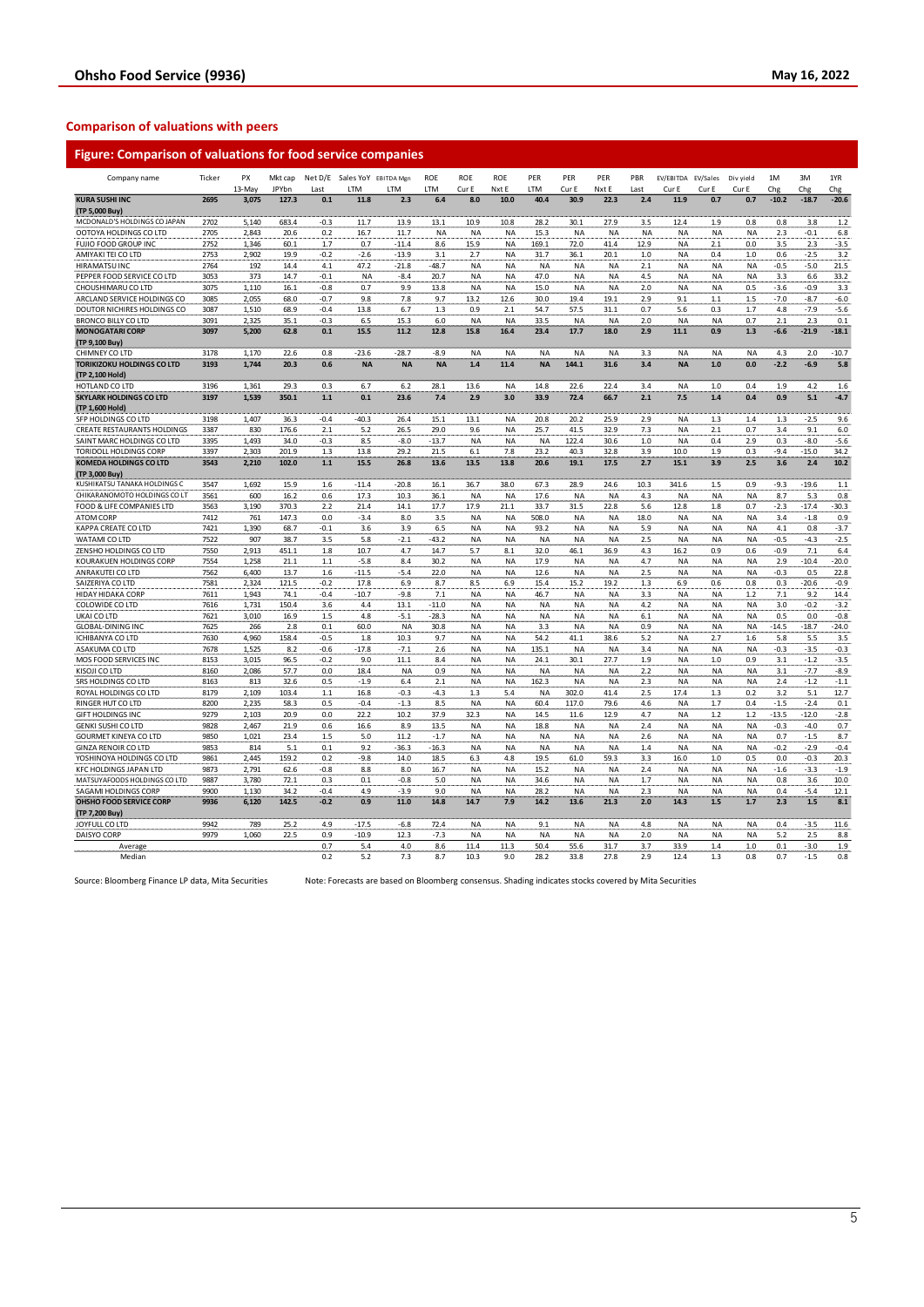# **Stock price trends for food service companies**

# **Figure: Stock price trends for food service companies**





Source: Bloomberg Finance LP data, Mita Securities Note: Indexed to 100 at the end of 2019



<sup>1/20</sup> 3/20 5/20 7/20 9/20 11/20 1/21 3/21 5/21 7/21 9/21 11/21 1/22 3/22 5/22 Komeda HD - Doutor Nichires HD - Saint Marc HD - DOPIX